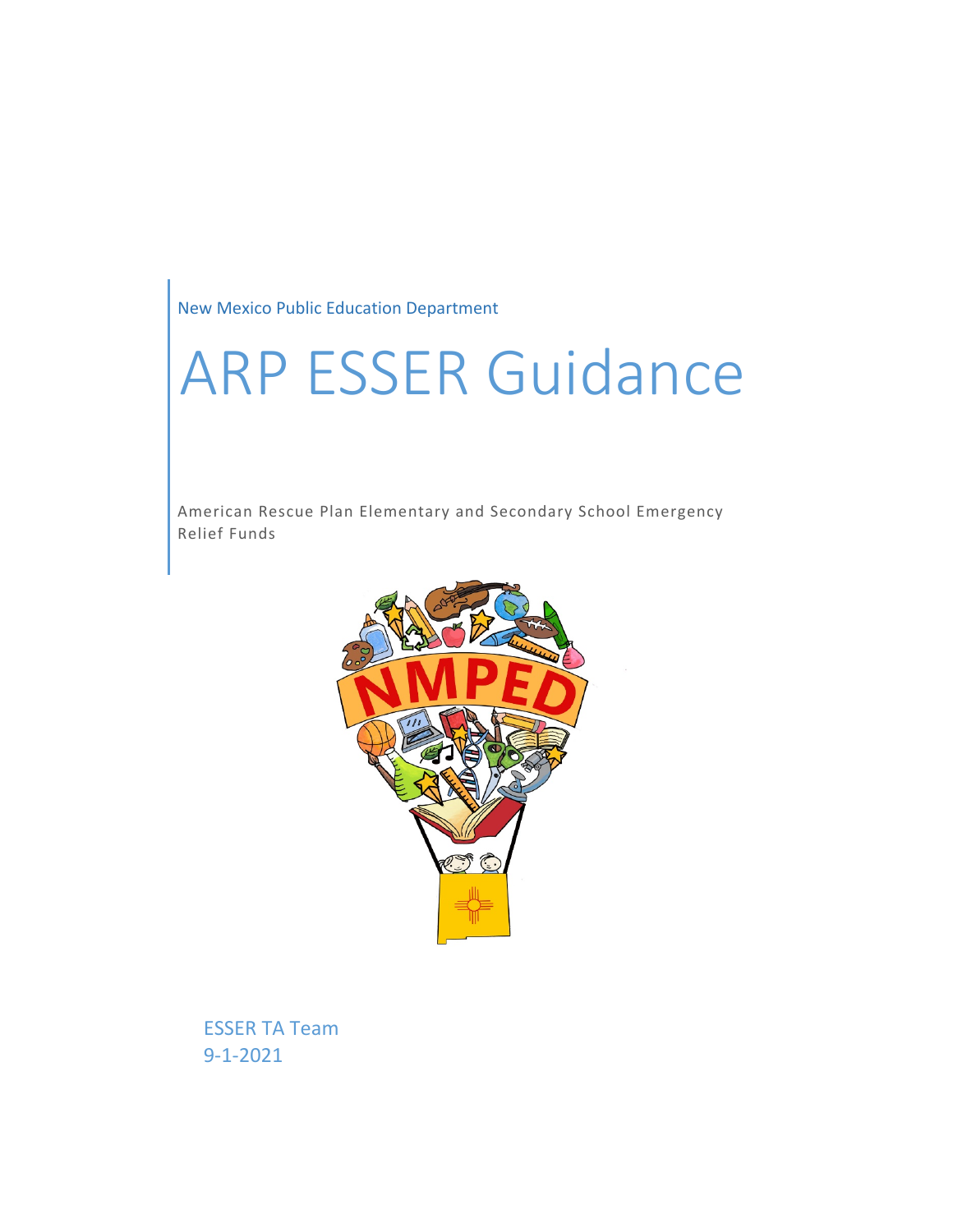# Table of Contents

| 1. |                                                                                                    |  |
|----|----------------------------------------------------------------------------------------------------|--|
| 2. |                                                                                                    |  |
| 3. |                                                                                                    |  |
| 4. |                                                                                                    |  |
| 5. |                                                                                                    |  |
|    | Section 4: Plan for Safe Return to In-Person Instruction and Continuity of Services 10             |  |
| 1. |                                                                                                    |  |
| 2. |                                                                                                    |  |
|    | Section 5: 20% Reservation to address impact of Learning loss and Evidence-based interventions* 11 |  |
|    |                                                                                                    |  |
|    |                                                                                                    |  |
| 1. |                                                                                                    |  |
| 2. |                                                                                                    |  |
| 3. |                                                                                                    |  |
| 4. |                                                                                                    |  |
|    |                                                                                                    |  |
| 1. |                                                                                                    |  |
| 2. |                                                                                                    |  |
| 3. |                                                                                                    |  |
|    |                                                                                                    |  |
| 1. |                                                                                                    |  |
| 2. |                                                                                                    |  |
| 3. |                                                                                                    |  |
| 4. |                                                                                                    |  |
| 5. |                                                                                                    |  |
| 6. | Evidence-based comprehensive afterschool programs and full service community schools*  18          |  |
| 7. |                                                                                                    |  |
|    |                                                                                                    |  |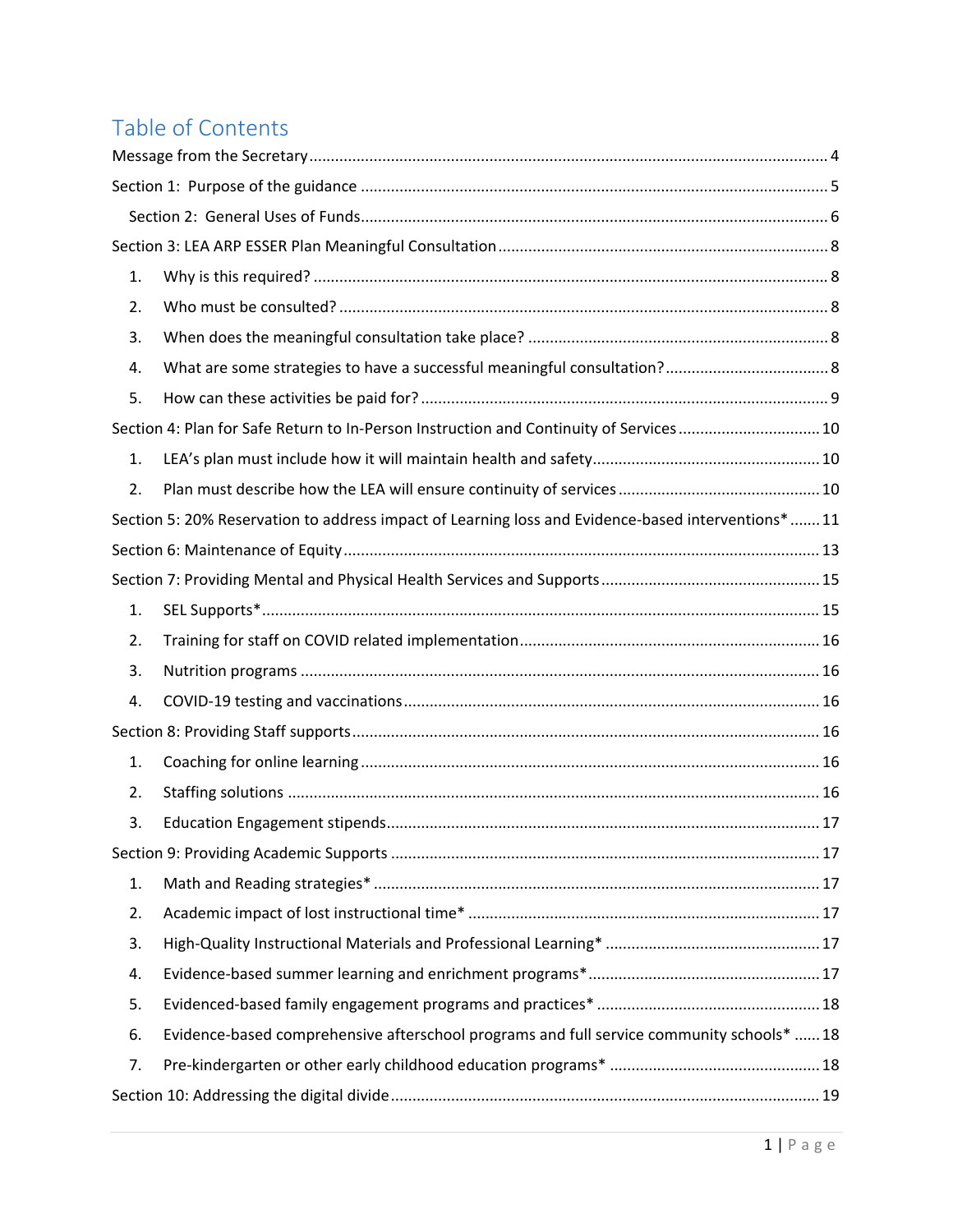| $\mathbf{1}$ . |                                                                                                        |  |
|----------------|--------------------------------------------------------------------------------------------------------|--|
| 2.             |                                                                                                        |  |
| 3.             |                                                                                                        |  |
|                |                                                                                                        |  |
| 1.             |                                                                                                        |  |
| 2.             |                                                                                                        |  |
|                | Section 12: Providing Supports for student groups most impacted by the COVID-19 pandemic*  20          |  |
| 1.             |                                                                                                        |  |
| 2.             |                                                                                                        |  |
| 3.             |                                                                                                        |  |
| 4.             |                                                                                                        |  |
| 5.             |                                                                                                        |  |
| 6.             | Students who are in correctional facilities, including those who are served under Title I, Part D      |  |
| 7.             |                                                                                                        |  |
| 8.             |                                                                                                        |  |
|                |                                                                                                        |  |
|                |                                                                                                        |  |
| 1.             |                                                                                                        |  |
| 2.             |                                                                                                        |  |
| 3.             |                                                                                                        |  |
| 4.             |                                                                                                        |  |
| 5.             |                                                                                                        |  |
|                |                                                                                                        |  |
|                | Appendix 1 - Plan for the Safe Return to In-Person Instruction and Continuity of Services Template  25 |  |
|                |                                                                                                        |  |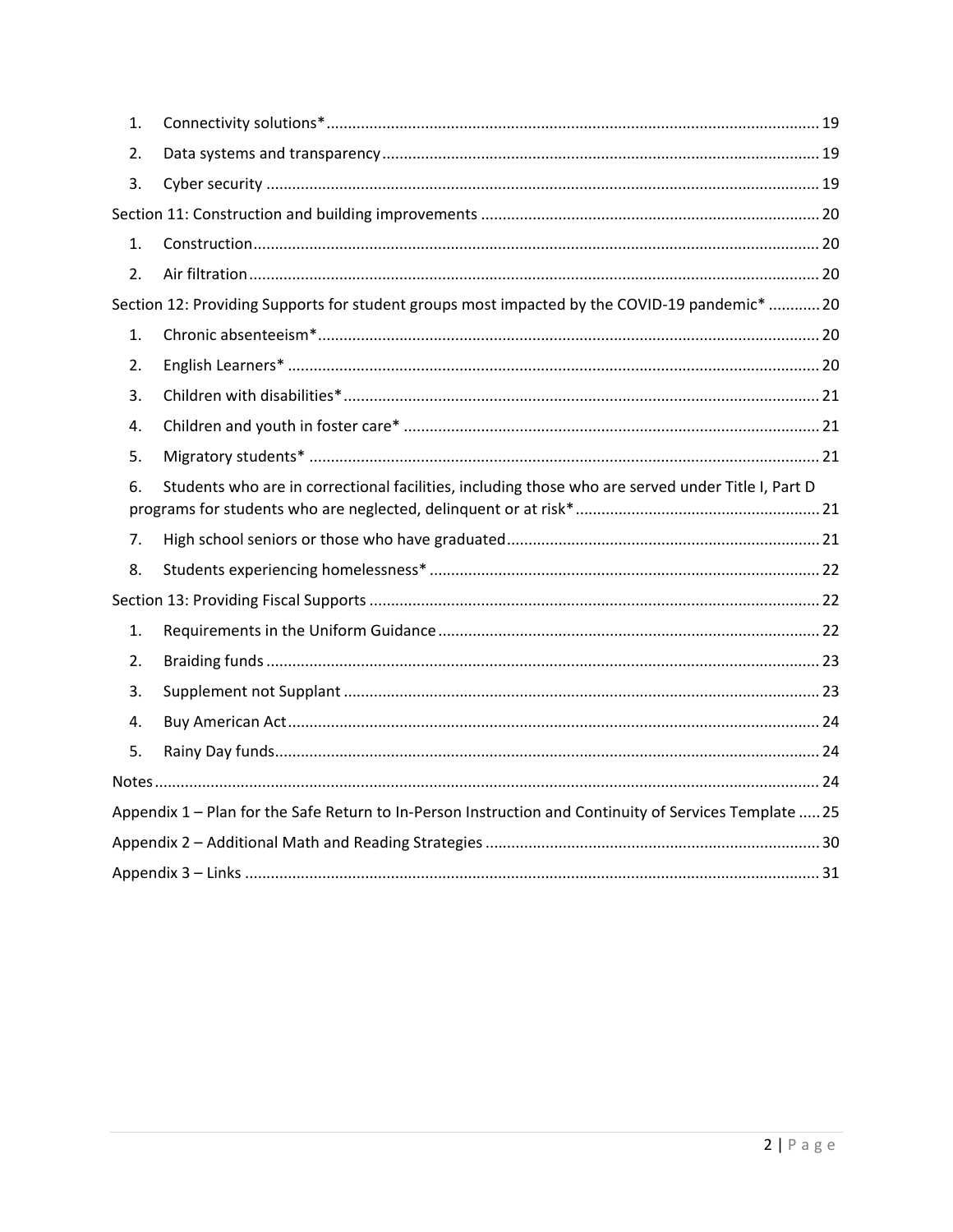## QUESTIONS?

Visit our website or the USDE website for more information:

ARP ACT/ESSER III – [New Mexico Public Education Department \(state.nm.us\)](https://webnew.ped.state.nm.us/bureaus/title-i/arp-act-esser-iii/)

[American Rescue Plan Elementary and Secondary School Emergency Relief -](https://oese.ed.gov/offices/american-rescue-plan/american-rescue-plan-elementary-and-secondary-school-emergency-relief/) Office [of Elementary and Secondary Education](https://oese.ed.gov/offices/american-rescue-plan/american-rescue-plan-elementary-and-secondary-school-emergency-relief/)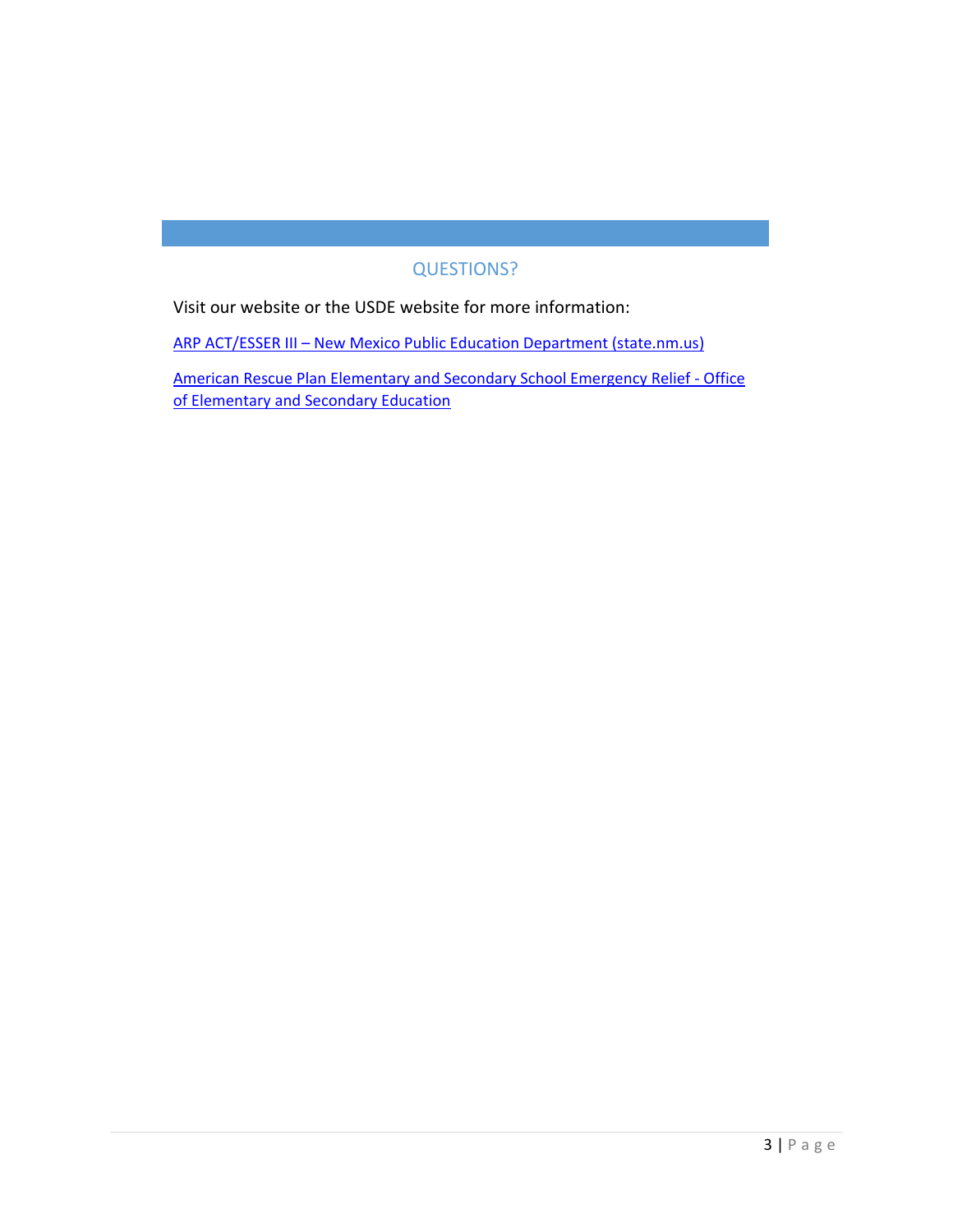<span id="page-4-0"></span>Dear Colleague,

Thank you for working with us to help meet essential learning goals for every student in New Mexico. Effective use of close to \$1 billion in ARP ESSER funds is a critical part of this work. Ninety percent of the ARP funds awarded to New Mexico is allocated to local educational agencies (LEAs) in proportion to Title I-A funds received in the most recent fiscal year.

All of us feel a moral and professional responsibility to use these non-recurring resources well. The [New Mexico Public Education Department](https://webnew.ped.state.nm.us/) (NMPED) is committed to statewide leadership while supporting you with the guidance in this document, ongoing technical assistance, and maximizing flexibilities to meet local needs.

As you work to finalize your ARP ESSER plans, please consider these guiding principles to achieve equity, excellence and relevance in the classroom:

- **1. Support low-income, Native American, Hispanic, Black, English learners, and students** with disabilities - are you closely following provisions in state statute and court rulings?
- **2. Regularly consult with local educators, tribal leaders, equity councils, parents and community members** - are you having open and ongoing dialogue with your staff, students, parents & families, and stakeholders? Are you intentionally including directors/coordinators of special education, ELs, and Indian education?
- **3. Consider short and long-term goals**  are you building systems that ensure ARP ESSER funds will have a lasting impact and that equity is being addressed?

Sincerely,

Kurt Steinhaus

Secretary of Education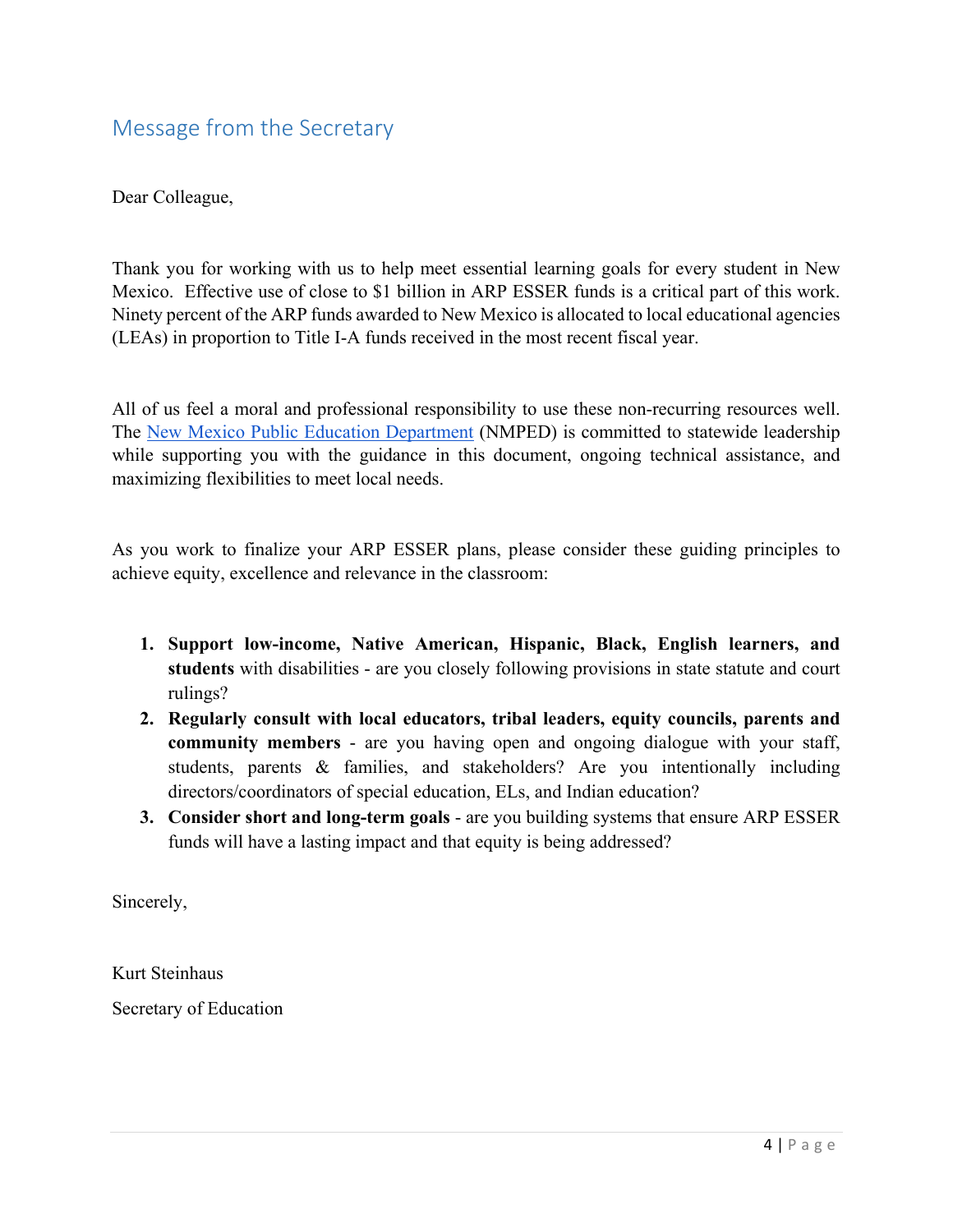## <span id="page-5-0"></span>Section 1: Purpose of the guidance

The purpose of this document is to provide support to LEAs about how funding under the Elementary and Secondary School Emergency Relief (ESSER) Fund, including the American Rescue Plan ESSER (ARP ESSER) program may be used in response to the impact of the coronavirus disease 2019 (COVID-19) pandemic on students in pre-K–12 education.

This document contains examples of resources that are provided for the user's convenience. These resources may include materials that contain the views and recommendations of various subject-matter experts as well as hypertext links, contact addresses and websites to information created and maintained by other public and private organizations. The opinions expressed in any of these materials do not necessarily reflect the positions or policies of the NMPED. The NMPED does not control or guarantee the accuracy, relevance, timeliness, or completeness of any outside information included in the materials that may be provided by these resources.

There are two plans that are required for the LEA with the ARP ESSER funds, The LEA ARP ESSER Plan (Sharepoint application) and the Plan for Safe Return to In-Person Instruction and Continuity of Services. The LEA ARP ESSER plan must contain, at a minimum, the extent to which and how the funds will be used to implement prevention and mitigation strategies that are, to the extent practicable, consistent with CDC guidance; how the LEA will use the funds it reserves under section 2001(e)(1) of the ARP Act to address the academic impact of lost instructional time; how the LEA will use its remaining ARP ESSER funds; and how the LEA will ensure the interventions it implements will respond to the social, emotional, mental health, and academic needs of all students and particularly those students disproportionately impacted by the COVID-19 pandemic.

An LEA that received ARP ESSER funds must, within 30 days of receiving the funds, have made publicly available on its website a plan for the safe return to in-person instruction and continuity of services. Before making the plan publicly available, the LEA must seek public comment on the plan (see section 3). In Appendix 1 of this document the template you will use to complete the Safe Return to In-Person Instruction and Continuity of Services is provided.

## **Please note the following:**

- **Uses described in this guidance is not an exhaustive list. Additional information can be found in Appendix 2, particularly the [ESSER.GEER\\_.FAQs\\_5.26.21\\_745AM\\_FINAL.](https://oese.ed.gov/files/2021/05/ESSER.GEER_.FAQs_5.26.21_745AM_FINALb0cd6833f6f46e03ba2d97d30aff953260028045f9ef3b18ea602db4b32b1d99.pdf)**
	- o **"FAQ" with a corresponding number is referenced in many of the items in this document that tie with the ESSER-GEER FAQ link above.**
- **Each section or item with an asterisk (\*)is a direct focus on the use of funds for student learning**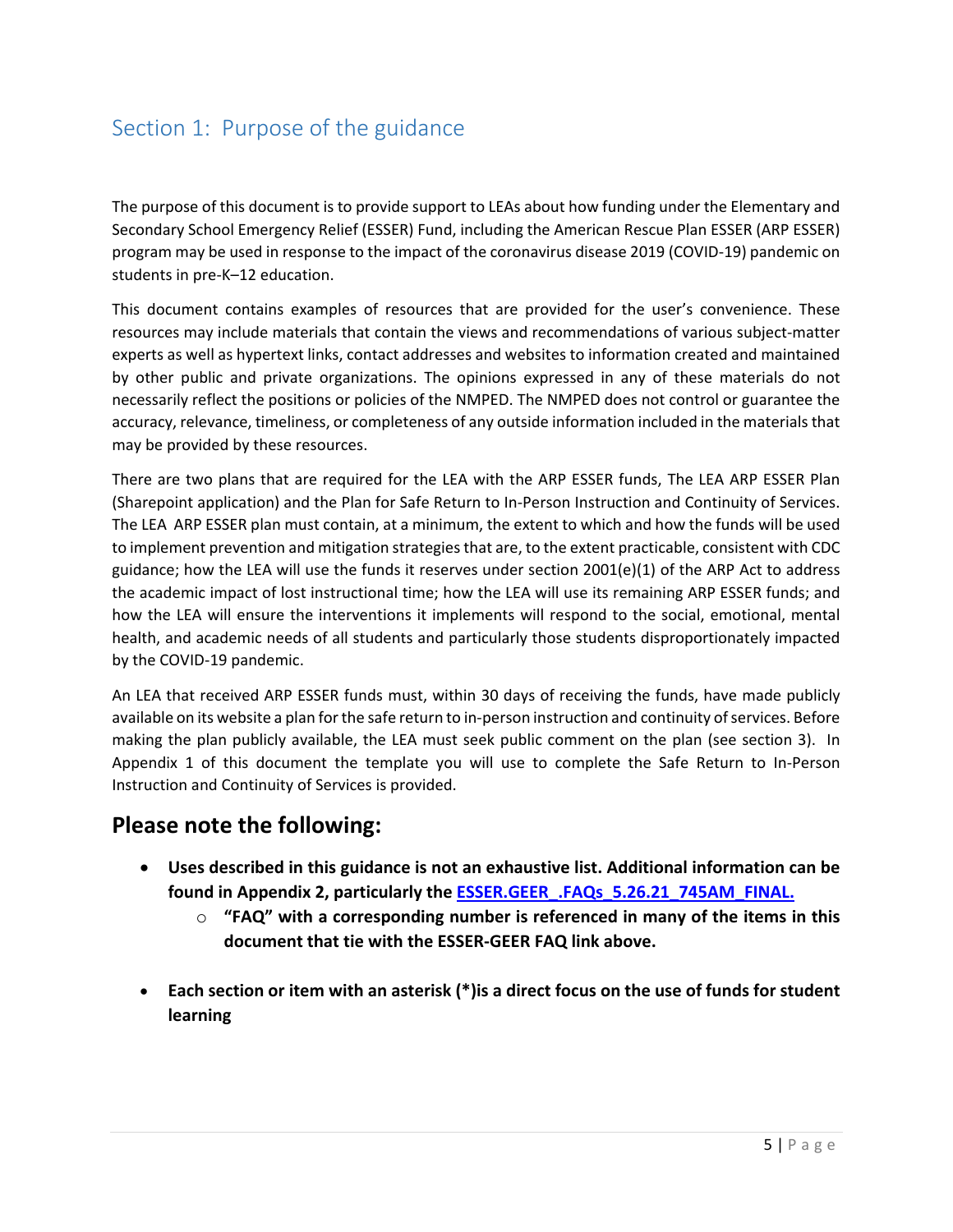#### <span id="page-6-0"></span>Section 2: General Uses of Funds

1.Any activity authorized by the ESEA, including the Native Hawaiian Education Act and the Alaska Native Educational Equity, Support, and Assistance Act (20 U.S.C. 6301 et seq.).

2. Any activity authorized by the Individuals with Disabilities Education Act (IDEA) (20 U.S.C. 1400 et seq.).

3. Any activity authorized by the Adult Education and Family Literacy Act (AEFLA) (29 U.S.C. 3271 et seq.).

4. Any activity authorized by the Carl D. Perkins Career and Technical Education Act of 2006 (Perkins V) (20 U.S.C. 2301 et seq.).

5. Any activity authorized by subtitle B of title VII of the McKinney-Vento Homeless Assistance Act (McKinney-Vento) (42 U.S.C. 11431 et seq.). $<sup>2</sup>$ </sup>

6. Coordinating preparedness and response efforts of LEAs with State, local, Tribal, and territorial public health departments, and other relevant agencies, to improve coordinated responses among such entities to prevent, prepare for, and respond to COVID-19.

7. Providing principals and other school leaders with the resources necessary to address the needs of their individual schools.<sup>3</sup>

8. Activities to address the unique needs of low-income children or students, students with disabilities,<sup>4</sup> English learners, racial and ethnic minorities, students experiencing homelessness, and children and youth in foster care, including how outreach and service delivery will meet the needs of each population.

9. Developing and implementing procedures and systems to improve the preparedness and response efforts of LEAs.

10. Training and professional development for staff of the LEA on sanitation and minimizing the spread of infectious diseases.

11. Purchasing supplies to sanitize and clean the facilities of the LEA, including buildings operated by such LEA.

12. Planning for, coordinating, and implementing activities during long-term closures, including providing meals to eligible students, providing technology for online learning to all students, providing guidance for carrying out requirements under the IDEA and ensuring other education services can continue to be provided consistent with all Federal, State, and local requirements.

\_\_\_\_\_\_\_\_\_\_\_\_\_\_\_\_\_\_\_\_\_\_\_\_\_\_\_\_\_\_\_\_\_\_\_\_\_\_\_\_\_\_\_\_\_\_\_\_\_\_\_\_\_\_\_\_\_\_\_\_\_\_\_\_\_\_\_\_\_\_\_\_\_\_\_\_\_\_\_\_\_\_\_\_\_

 $2$  This activity is not explicitly listed in the ARP Act but is still an allowable use of ARP ESSER funds

<sup>3</sup> This activity is not explicitly listed in the ARP Act but is still an allowable use of ARP ESSER funds. <sup>4</sup> As used in this document, students with disabilities refers to children with disabilities as defined in section 602(3) of the IDEA; 34 CFR § 300.8) and students who meet the definition of disability in section 705(9)(B) of the Rehabilitation Act of 1973; see also 34 CFR § 104.3(j)). Although the CARES, CRRSA, and ARP Acts use the term, "children with disabilities" with respect to the allowable activity of providing activities to address the unique needs of certain groups of students, ESSER funds may be used to support students with disabilities under both the IDEA and section 504 of the Rehabilitation Act of 1973. In some instances, this document refers to children with disabilities where the CARES, CRRSA, or ARP Acts use that term to set forth a requirement. However, even in instances where the CARES, CRRSA, or ARP Acts require funds to be used for children with disabilities, an SEA or LEA may also use its ESSER funds to support students with disabilities under section 504.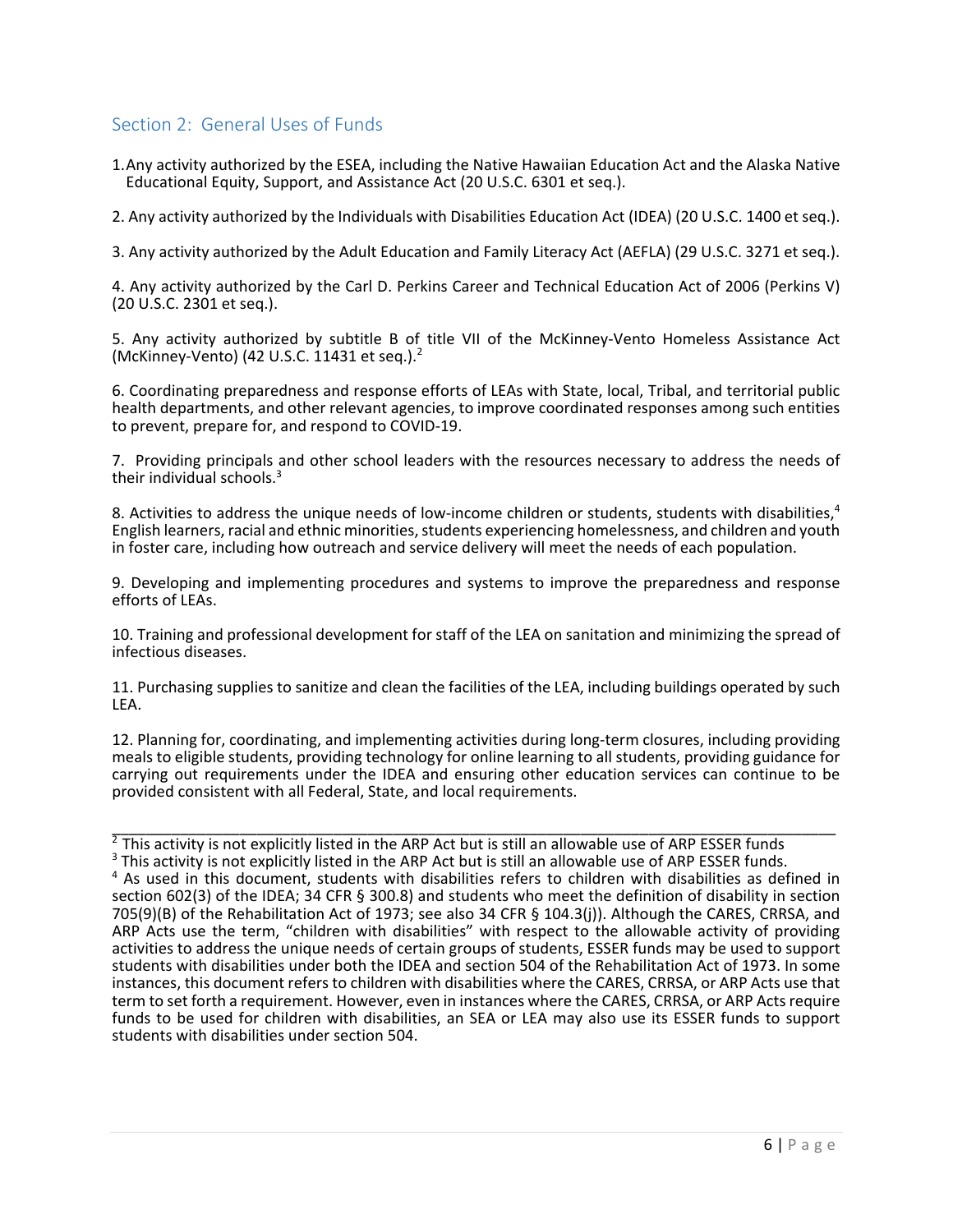13. Purchasing educational technology (including hardware, software, and connectivity) for students who are served by the LEA that aids in regular and substantive educational interaction between students and their classroom instructors, including low-income students and students with disabilities, which may include assistive technology or adaptive equipment.

14. Providing mental health services and supports, including through the implementation of evidencebased full-service community schools.<sup>5</sup>

15. Planning and implementing activities related to summer learning and enrichment and supplemental after-school programs, including providing classroom instruction or online learning during the summer months and addressing the needs of low-income students, students with disabilities, English learners, migrant students, students experiencing homelessness, and children and youth in foster care.

16. Addressing the academic impact of lost instructional time<sup>6</sup> among an LEA's students, including lowincome students, students with disabilities, English learners, racial and ethnic minorities, students experiencing homelessness, and children and youth in foster care, including by—

a. Administering and using high-quality assessments that are valid and reliable to accurately assess students' academic progress and assist educators in meeting students' academic needs, including through differentiating instruction.

b. Implementing evidence-based activities to meet the comprehensive needs of students.

c. Providing information and assistance to parents and families on how they can effectively support students, including in a distance learning environment.

d. Tracking student attendance and improving student engagement in distance education.<sup>7</sup>

17. School facility repairs and improvements to enable operation of schools to reduce risk of virus transmission and exposure to environmental health hazards, and to support student health needs.

18. Inspection, testing, maintenance, repair, replacement, and upgrade projects to improve the indoor air quality in school facilities, including mechanical and non-mechanical heating, ventilation, and air conditioning systems, filtering, purification and other air cleaning, fans, control systems, and window and door repair and replacement.

19. Developing strategies and implementing public health protocols including, to the greatest extent practicable, policies in line with guidance from the CDC for the reopening and operation of school facilities to effectively maintain the health and safety of students, educators, and other staff.<sup>8</sup>

20. Other activities that are necessary to maintain the operation of and continuity of services in the LEA and continuing to employ existing staff of the LEA.9 **FAQ A-3**

<sup>&</sup>lt;sup>5</sup> The reference to full-service community schools is only in the ARP Act, but ESSER I and ESSER II funds may also be used for that purpose. Please note that, as described later in this document, ESSER funds can be used to hire a broad range of professionals who deliver mental health services and supports, including but not limited to nurses, school counselors, psychologists, and social workers.

 $6$  For the purposes of this guidance document, the term "academic impact of lost instructional time" is used in place of "learning loss" experienced by students as a result of the COVID-19 pandemic, as referenced in the ARP Act and the CRRSA Act.

 $<sup>7</sup>$  This activity, as well as the next two, are not explicitly listed in the CARES Act but are still allowable uses</sup> of ESSER I funds.

<sup>&</sup>lt;sup>8</sup> This activity is only listed in the ARP Act but is an allowable use of ESSER I and ESSER II funds.

<sup>&</sup>lt;sup>9</sup> As described later in this document, this includes using ESSER funds to avoid layoffs.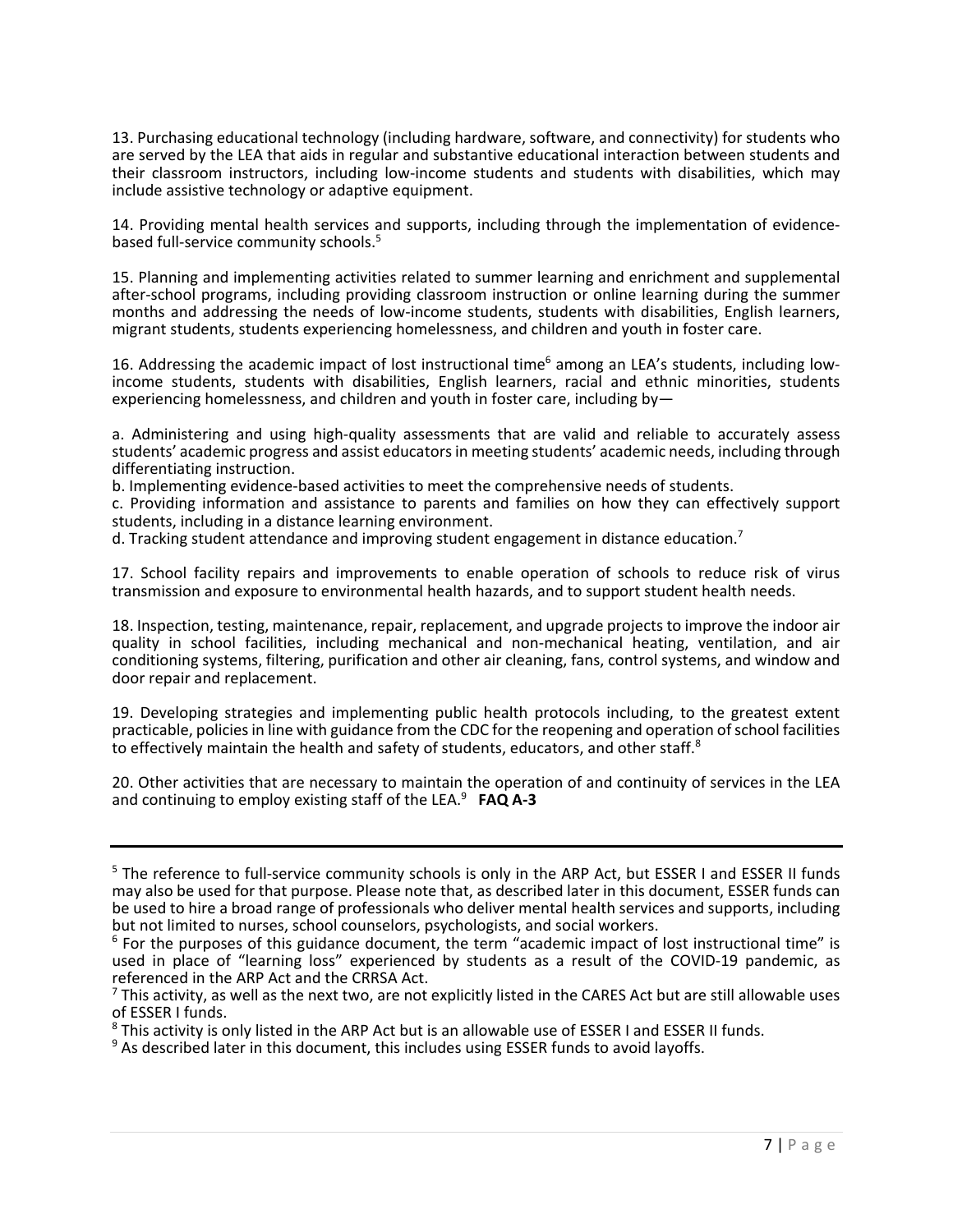## <span id="page-8-1"></span><span id="page-8-0"></span>Section 3: LEA ARP ESSER Plan Meaningful Consultation

#### 1. Why is this required?

ARP ESSER funds will directly impact the students, families, and stakeholders in their school district, and thus the LEA's plans must be tailored to the specific needs faced by students and schools within the district.

#### <span id="page-8-2"></span>2. Who must be consulted?

LEAs will be required to engage in meaningfully consultation with students; families; school and district administrators (including special education administrators); and teachers, principals, school leaders, other educators, school staff, and their unions. **Additionally, an LEA is also required to engage in meaningful consultation with each of the following, to the extent present in or served by the LEA: Equity councils; Tribes; civil rights organizations (including disability rights organizations); and stakeholders representing the interests of children with disabilities, English learners, children experiencing homelessness, children in foster care, migratory students, children who are incarcerated, and other underserved students. FAQ A-4**

#### <span id="page-8-3"></span>3. When does the meaningful consultation take place?

LEAs will engage in meaningful consultation during the planning of the LEA ARP ESSER and continue to do so throughout the term of the award.

Consultation should include opportunities for two-way communication that are responsive to family and community schedules, as well as linguistically accessible to all community members. Innovative scheduling is encouraged, with multiple opportunities for families and advocates to share their feedback, insight, and expertise. **FAQ A-11**

#### <span id="page-8-4"></span>4. What are some strategies to have a successful meaningful consultation?

While surveys can be effective in collecting quantifiable information (i.e. using scales of agreement, etc.), quantitative data and anecdotal feedback is equally valuable when soliciting community input so as to inform a comprehensive plan that truly meets the needs of the community. It is important to ensure that families and advocates feel safe and respected in the school community, enough so that they may share their ideas, questions, and concerns openly and honestly.

In establishing trust and rapport with community, consider the avenues for feedback and ensure they are culturally and linguistically accessible for all. An LEA might consider a "trusted messenger" strategy to solicit input from community members who otherwise may not be responsive to a school-sponsored event such as a town hall or listening session.

Prior to asking for community input, provide an overview and detailed account of federal funding plans, allowances, and restrictions. Information for community review should be provided with ample time for review, and in the primary language of the family/community. Meaningful consultation should include opportunity for Q&A before community members are asked to provide input, to ensure that everyone has equal access to and understanding of the content on which you are seeking feedback.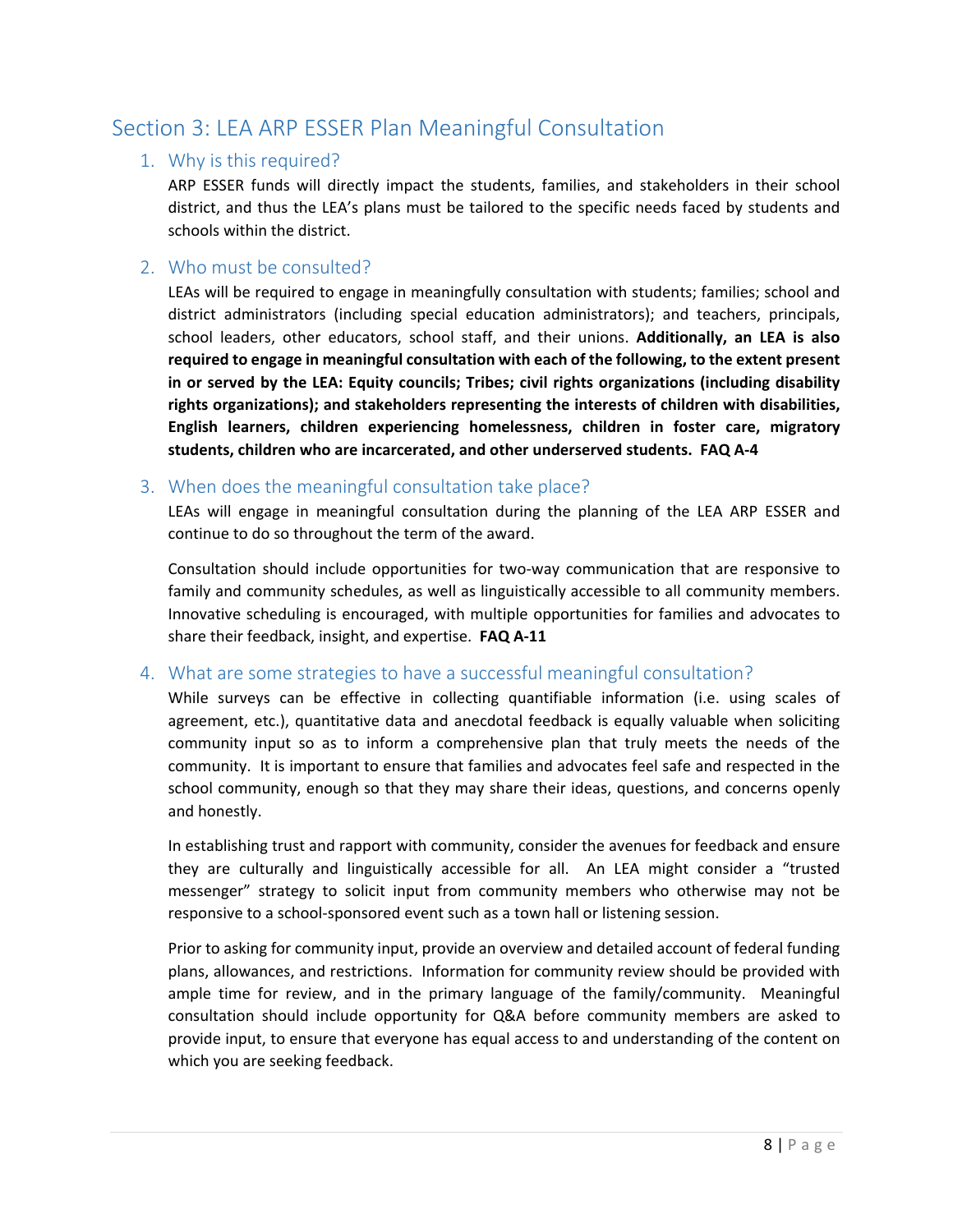Some strategies for meaningful consultation include:

- **Anonymous\* paper or online surveys** that allow for open-ended responses to questions such as, or "After reviewing the districts plans for federal funds, what are you most excited about? What do you still worry about?"
	- o LEAs should mitigate any barriers to survey completion, such as providing translation when needed and ensuring access to reliable internet and/or a digital device for online surveys.
- **Small group empathy interviews.** Empathy interviews are conducted by a trusted community member and with norms to ensure anonymity and security are maintained.
	- $\circ$  "Think of a time you felt safe and secure, and that your child's needs were met at school. What was true about that time?"
	- $\circ$  "If you have not felt that way, what would need to be true in order to meet you and your child's needs?"
- **Classroom Chats.** Get your teachers involved! Teachers may ask for input during a backto-school night or other community event. As the primary point of contact for families, they likely have a strong rapport and can collect meaningful input about community strengths and needs.
- **Trusted partners.** LEAs may also seek input from community-based organizations or other entities that have direct contact with and knowledge of family, student, and school staff strengths and needs. Conducting 1-1 input interviews with such partners may result in feedback that wouldn't otherwise be directly received from individual community members.

\*While surveys should be conducted anonymously, they may still request background information (e.g. race, ethnicity, home language, socio-economic status, ability, etc.) to ensure responses collected are reflective of the community at large.

With respect to representation, the LEA should be able to demonstrate feedback and input received from a sub-group of communities members that is reflective of the overall school community and student population, especially those most deeply impacted by inequities.

#### <span id="page-9-0"></span>5. How can these activities be paid for?

An LEA may use ESSER and GEER funds to engage the public on the development of the safe return to in-person instruction plan and for conducting active and sustained engagement with the school community. This includes using funds to cover the costs of conducting ongoing outreach, paying for translating and interpreting services as needed to ensure effective communication with individuals with limited English proficiency, providing reasonable accommodations such as interpreters and written materials in alternate formats for individuals with disabilities upon request, holding public meetings (including virtually), and conducting surveys of families, students, educators, and other staff to better understand their perceptions, needs, and concerns. **FAQ B-5**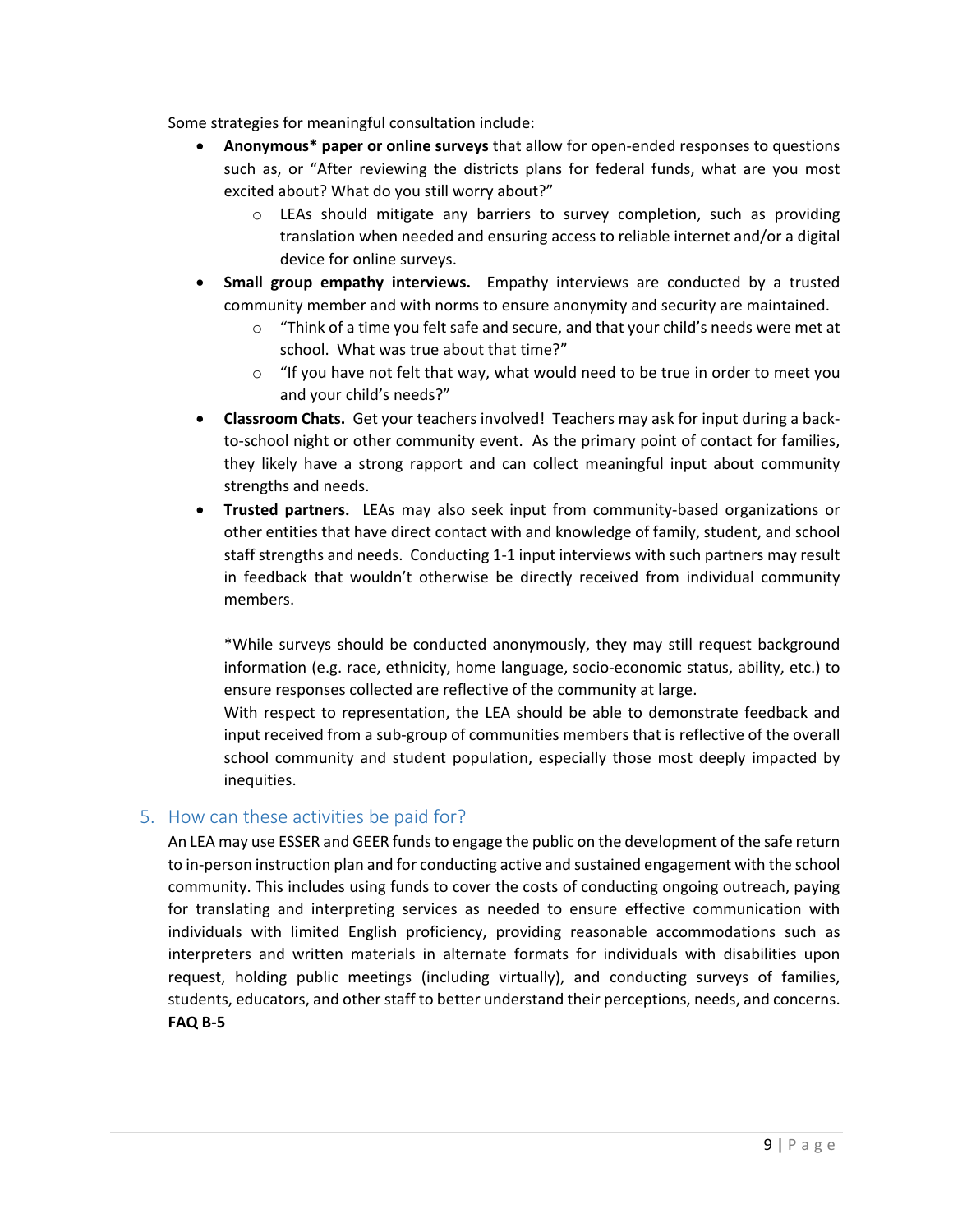# <span id="page-10-0"></span>Section 4: Plan for Safe Return to In-Person Instruction and Continuity of Services

- <span id="page-10-1"></span>1. LEA's plan must include how it will maintain health and safety
	- a. For students, educators, and other school and LEA staff,
	- b. Extent to which it has adopted policies, and a description of any such policies, on each of the CDC's safety recommendations established by the CDC
		- i. Universal and correct wearing of masks.
		- ii. Modifying facilities to allow for physical distancing (e.g., use of cohorts/ podding).
		- iii. Handwashing and respiratory etiquette.
		- iv. Cleaning and maintaining healthy facilities, including improving ventilation.
		- v. Contact tracing in combination with isolation and quarantine, in collaboration with the State, local, territorial, or Tribal health departments.
		- vi. Diagnostic and screening testing.
		- vii. Efforts to provide vaccinations to school communities.
		- viii. Appropriate accommodations for children with disabilities with respect to health and safety policies.
		- ix. Coordination with State and local health officials. **FAQ A-4**

#### <span id="page-10-2"></span>2. Plan must describe how the LEA will ensure continuity of services

This will include but not limited to services to address students' academic needs and students' and staff social, emotional, mental health and other needs, which may include student health and food services.

- 3. LEA must periodically, but no less frequently than every six months, review and, as appropriate, revise its plan.
- 4. Plan must be in an understandable and uniform format

To the extent practicable, written in a language that parents can understand or, if not practicable, orally translated; and upon request by a parent who is an individual with a disability, provided in an alternative format accessible to that parent.

#### **In Appendix 1 of this document we are providing the template for you to complete the Safe Return to In-Person instruction and continuity of services.**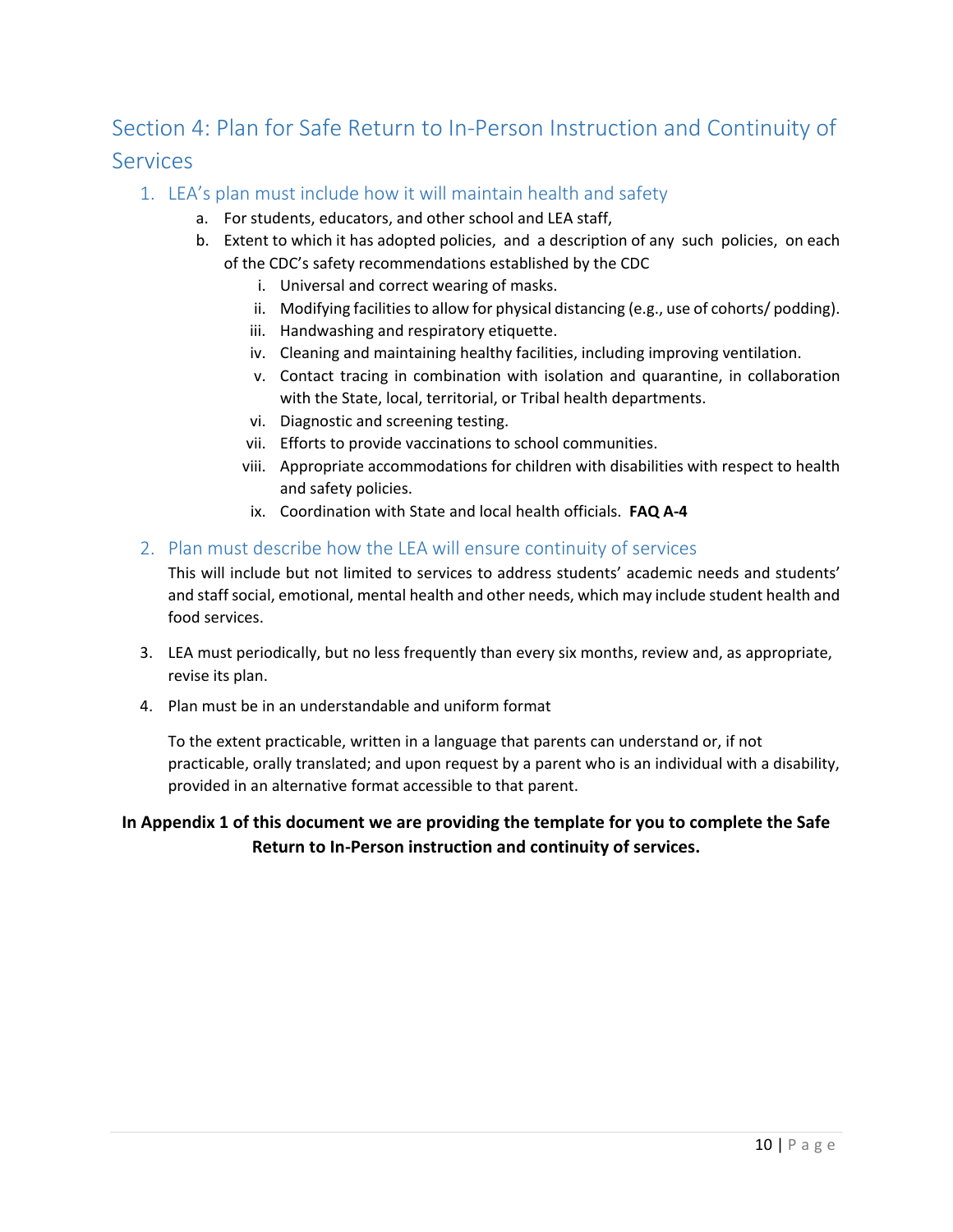# <span id="page-11-0"></span>Section 5: 20% Reservation to address impact of Learning loss and Evidence-based interventions\*

An LEA must budget 20% of its total ARP ESSER allocation to address learning loss through the implementation of, [evidence-based](https://ies.ed.gov/ncee/wwc/essa) interventions such as summer learning or summer enrichment, extended day, comprehensive after school programs, or extended school year programs, and ensure that such interventions respond to students' academic, social, and emotional needs and address the disproportionate impact of COVID-19 on underrepresented student subgroups (each major racial and ethnic group, children from low-income families, children with disabilities, English learners, gender, migrant students, students experiencing homelessness, and children and youth in foster care). **A-4, A-10**



**Source:** Policy Brief ESSA and Evidence: Why it Matters

The ARP Act defines the term "evidence-based" as having the meaning in section 8101(21) of the ESEA. Accordingly, "evidence-based" includes several tiers of evidence. Specifically, "evidence-based," when used with respect to a State, LEA, or school activity, means an activity, strategy, or intervention that:

- Demonstrates a statistically significant effect on improving student outcomes or other relevant outcomes based on
	- o Strong evidence from at least one well-designed and well-implemented experimental study ("tier 1");
	- o Moderate evidence from at least one well-designed and well-implemented quasiexperimental study ("tier 2"); or
	- o Promising evidence from at least one well-designed and well-implemented correlational study with statistical controls for selection bias ("tier 3"); or
- Demonstrates a rationale based on high-quality research findings or positive evaluation that such activity, strategy, or intervention is likely to improve student outcomes or other relevant outcomes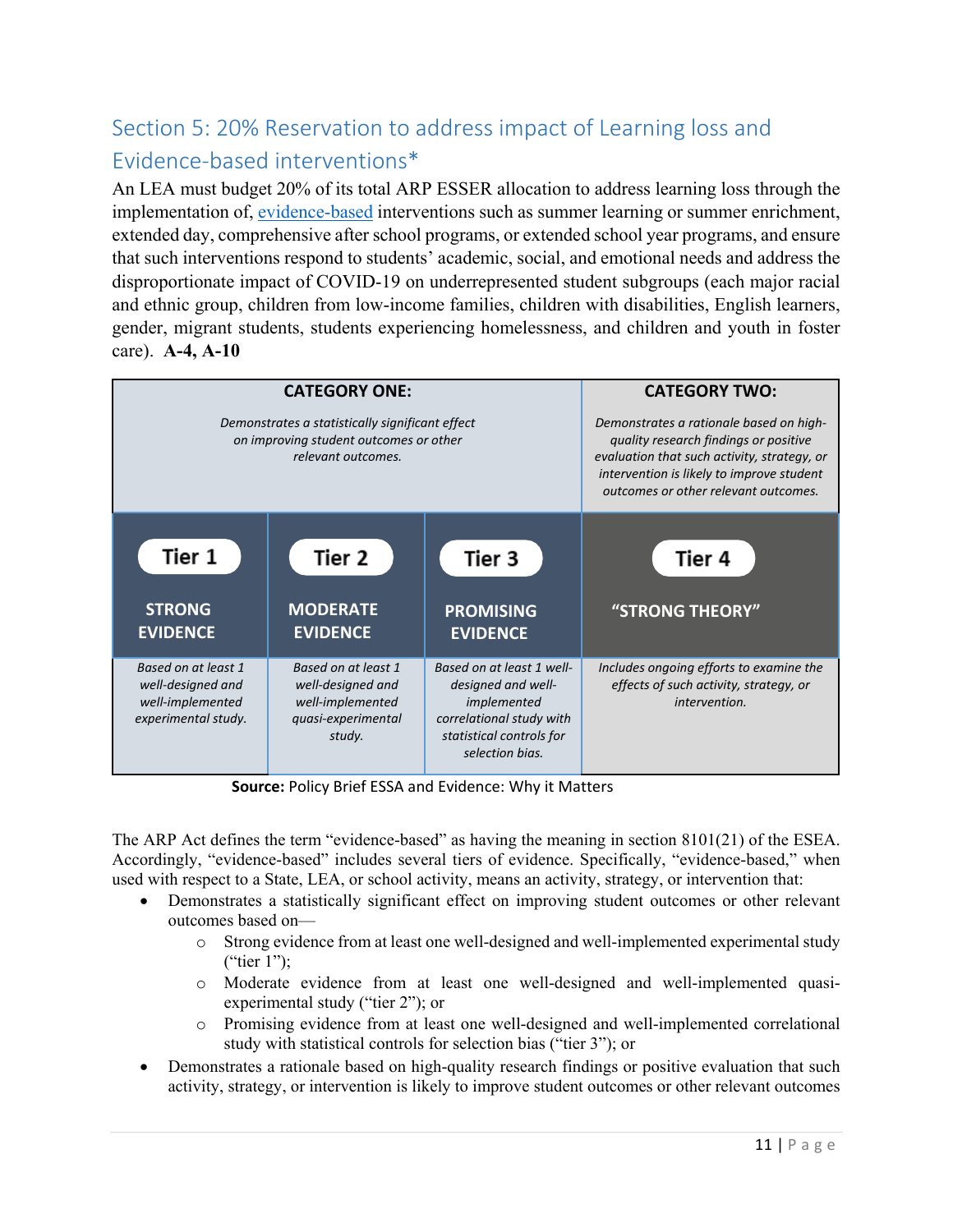and includes ongoing efforts to examine the effects of such activity, strategy, or intervention ("tier 4").

Given the novel context created by the COVID-19 pandemic, an activity need not have generated such evidence *during the COVID-19 pandemic* to be considered evidence-based. The Department's What Works Clearinghouse (available at [WWC | Find What Works!\)](https://ies.ed.gov/ncee/wwc/) identifies the tier of evidence that reviewed studies meet, as applicable. As part of the "demonstrates a rationale (tier 4)" level of evidence, grantees may develop and use approaches that are novel, if they are consistent with theoretical and empirical findings from research and the grantee will continue to review the effects of the practice to build the evidence base. Developing a logic model can help to demonstrate a rationale. Logic model resources are available at [Education Logic Model](https://ies.ed.gov/ncee/edlabs/regions/pacific/elm.asp) - REL Pacific.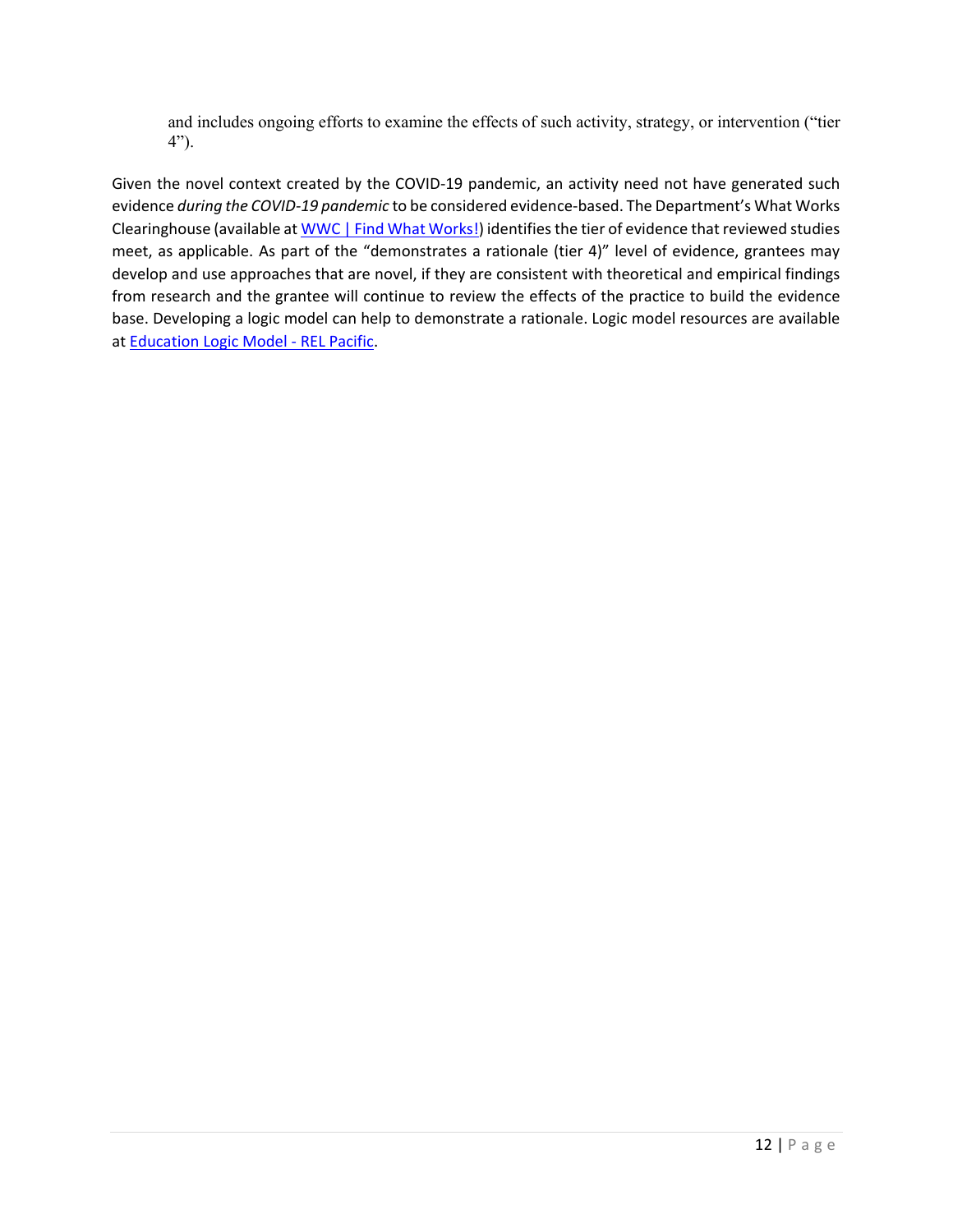## <span id="page-13-0"></span>Section 6: Maintenance of Equity

As stated in the [ARP\\_ESSER\\_Planning\\_Awards\\_Memo\\_24330\\_FINAL\\_052421,](https://webnew.ped.state.nm.us/wp-content/uploads/2021/05/ARP_ESSER_III_Planning_Awards_Memo_24330_FINAL_052421.pdf) LEAs must comply with the maintenance of equity (MEQ) provision in section 2004© of the ARP (see [ARP-ESSER-](https://oese.ed.gov/files/2021/03/ARP-ESSER-Grant-Award-Assurances_FINAL.pdf)[Grant-Award-Assurances\\_FINAL.pdf:](https://oese.ed.gov/files/2021/03/ARP-ESSER-Grant-Award-Assurances_FINAL.pdf)

(1) As a condition of receiving funds under section 2001, a local educational agency **shall not**, in fiscal year 2022 or fiscal year 2023—

(A) reduce per-pupil funding (from combined State and local funding) for any high-poverty school served by such local educational agency by an amount that exceeds—

(i) the total reduction in local educational agency funding (from combined State and local funding) for all schools served by the local educational agency in such fiscal year (if any); divided by

(ii) the number of children enrolled in all schools served by the local educational agency in such fiscal year; or

(B) reduce per-pupil, full-time equivalent staff in any high-poverty school by an amount that exceeds—

(i) the total reduction in full-time equivalent staff in all schools served by such local educational agency in such fiscal year (if any); divided by

(ii) the number of children enrolled in all schools served by the local educational agency in such fiscal year.

(2) **EXCEPTION**.—Paragraph (1) shall not apply to a local educational agency in fiscal year 2022 or 2023 that meets at least 1 of the following criteria in such fiscal year:

(A) Such local educational agency has a total enrollment of less than 1,000 students.

(B) Such local educational agency operates a single school.

(C) Such local educational agency serves all students within each grade span with a single school.

(D) Such local educational agency demonstrates an exceptional or uncontrollable circumstance, such as unpredictable changes in student enrollment or a precipitous decline in the financial resources of such agency, as determined by the Secretary of Education.

Definitions:

HIGH-POVERTY SCHOOL.—

(A) IN GENERAL.—The term "high-poverty school" means, with respect to a school served by a local educational agency, a school that is in the highest quartile of schools served by such local educational agency based on the percentage of economically disadvantaged students served, as determined by the State in accordance with subparagraph (B).

(B) DETERMINATION.—In making the determination under subparagraph (A), a State shall select a measure of poverty established for the purposes of this paragraph by the Secretary of Education and apply such measure consistently to all schools in the State.

Please see pages 12-14 of the [ARP Maintenance of Equity FAQ](https://oese.ed.gov/files/2021/08/Maintenance-of-Equity-updated-FAQs_final_08.06.2021.pdf) for a thorough description of the requirements and examples of the two options for identifying the High Poverty Schools: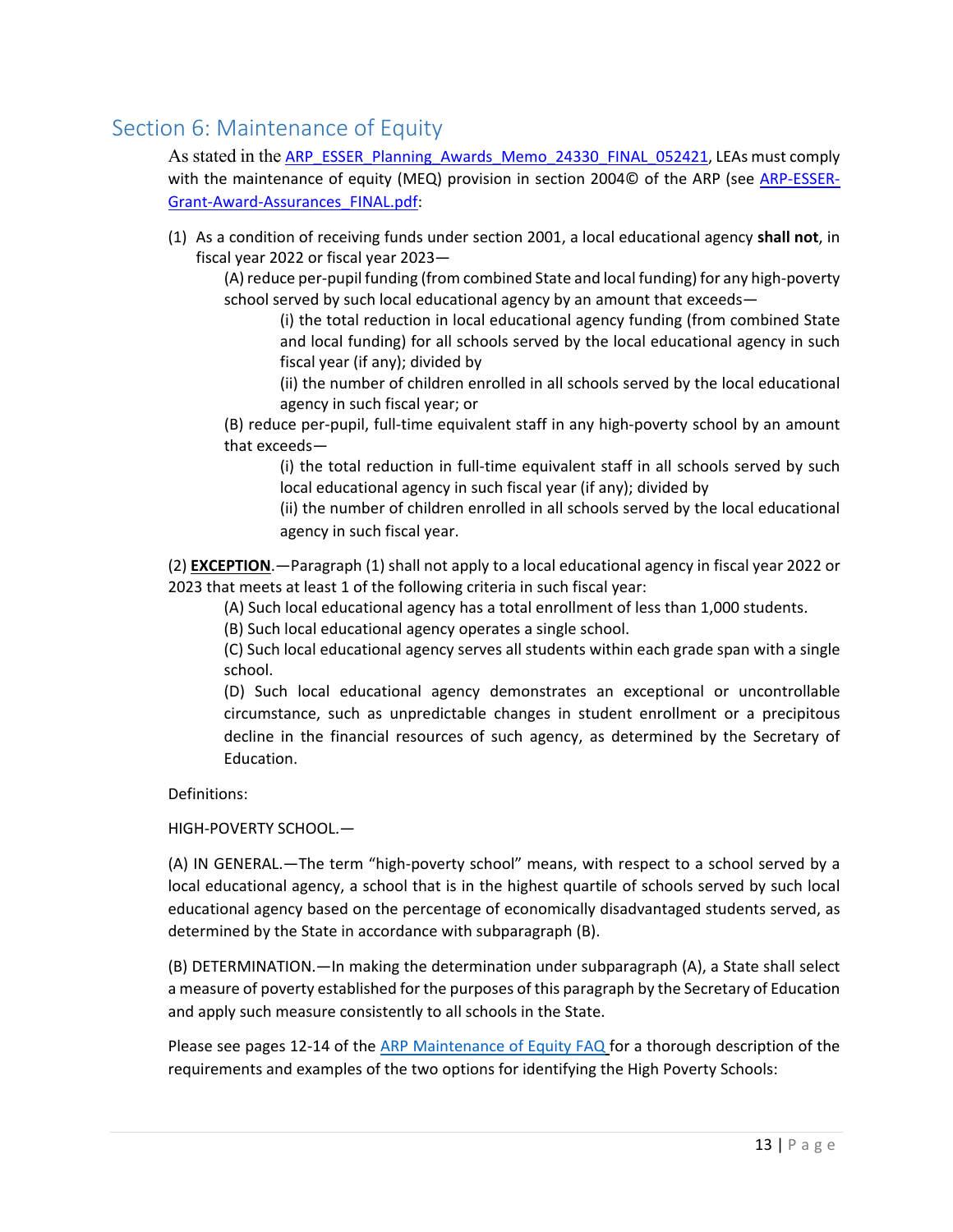**Districtwide Basis**--ranking all of your district schools, charter and non-charter, by poverty without regard to grade span; and

**Grade Span**--ranking all of your district schools, charter and non-charter, by poverty by each grade span.

With either option (Districtwide or Grade Span), an LEA must identify the top quartile of schools as High Poverty Schools.

For FY 2022 Maintenance of Equity determinations, the United States Department of Education (USDE) recognizes that LEAs may face certain one-time implementation challenges due to the enactment of the ARP Act in March 2021—when LEA budgeting was well-underway in many places—and the impact of the pandemic, which has resulted in significant ongoing uncertainty about school-level enrollment for the 2021-2022 school year. Given such unique timing and implementation challenges due to the pandemic, USDE has determined that these circumstances are an example of "exceptional or uncontrollable circumstances" that justify a limited exception to the local Maintenance of Equity requirements for the 2021-2022 school year. Therefore, an LEA experiencing these circumstances may demonstrate that it is excepted from the Maintenance of Equity requirements for FY 2022 by certifying to the USDE that it did not and will not implement an aggregate reduction in combined State and local per-pupil funding in FY 2022 (i.e., is not facing overall budget reductions). Please see page three for a template certification form.

USDE otherwise anticipates very few "exceptional or uncontrollable circumstances" that prevent an LEA from maintaining equity. As a result, each claim of exception will require a case-by-case review by USDE.

For example, an "exceptional or uncontrollable circumstance" might include an "exceptional circumstance" such as increased one-time expenditures in the baseline year (school year 2020- 2021) due to the pandemic or a very small school where the Maintenance of Equity calculations do not result in meaningful information about resource availability, or an "uncontrollable circumstance" such as a significant change in the expenses of a school that no longer serves a student whose educational and support needs required services that have a particularly high cost.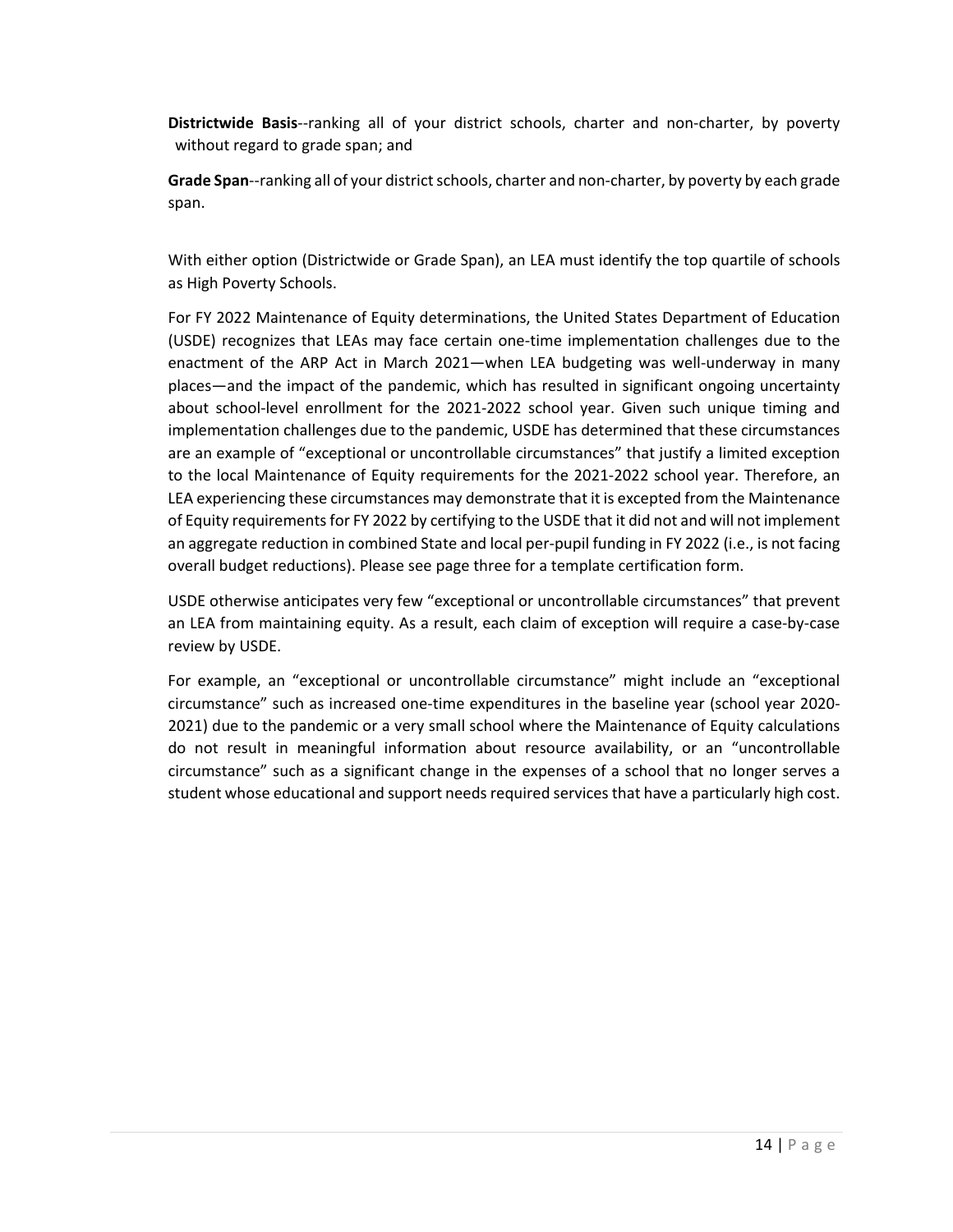## <span id="page-15-0"></span>Section 7: Providing Mental and Physical Health Services and Supports

#### <span id="page-15-1"></span>1. SEL Supports\*

An LEA may use ESSER and GEER funds, including the 20 percent of ARP ESSER funds set aside to address the academic impact of lost instructional time, to support students' social, emotional, mental health, and academic needs. This can include implementing school-wide strategies that enhance supports and interventions for students as well as targeted assistance for students who need such supports. LEAs should also work to ensure that schools are implementing instructional practices that are culturally responsive and that incorporate trauma-informed pedagogy in response to the COVID-19 pandemic. For example, LEAs with high concentrations of English learners may hire additional staff to address the social, emotional, mental health, and academic needs of English learners. ESSER and GEER funds may be used to support implementation of curriculum, including related professional development. **FAQ C-3**

Providing social and emotional learning supports for all staff, students and families is now more important than ever. NM PED created the NM Social and Emotional Learning (SEL) framework that launched in January of 2021. The SEL framework is a road map to supporting and creating safe and supportive learning environments for all. The following are SEL strategies and resources to support all:

#### 1. Embed the NMPED social and emotional learning (SEL) framework in instructional practice:

a. Share the [SEL Framework w](https://webnew.ped.state.nm.us/wp-content/uploads/2021/02/SHSB_NM.SEL_.Framework.document.1.7.21-002.pdf)ith educators and discuss during PD sessions b. Post on district and school websites for transparency and to build a community-wide understanding

c. Use the [self-assessment rubric t](https://webnew.ped.state.nm.us/wp-content/uploads/2021/02/SHSB_New-Mexicos-SEL-Framework-and-Assessment-Rubric.pdf)o identify areas for continued growth and improvement d. Review and share [additional SEL Learning Resources](https://webnew.ped.state.nm.us/bureaus/safe-healthy-schools/social-and-emotional-learning-sel/) available on the PED website.

2. Consider hiring additional school counselors, social workers, psychologists and/or social emotional learning coaches to support students, staff, and families

a. Review [licensure requirements t](https://webnew.ped.state.nm.us/bureaus/licensure/)o hire personnel that meet your strategic need.

3. Distribute these resources to students, families and educators so they can access SEL supports at school, in the community or digitally

The following tools (links included in the list of resources below) contain supplemental resources for regular access to SEL supports outside of school settings. Sharing these resources facilitates options for students, families and staff to access SEL supports that are most comfortable to them:

a.) [NMConnect i](https://www.newmexico.gov/2020/04/14/new-mexico-unveils-app-for-behavioral-health-support/)s a 24/7 mobile app for youth to access Children, Youth and Families Department services.

b.) [Children's Grief Center](https://childrensgrief.org/) is a network of in-person and digital support groups across the state of New Mexico for bereaved children.

c. [PullTogether](https://pulltogether.org/resources-by-county) is a community initiative and list of resources by county for parents to find and help develop the best supports for their children.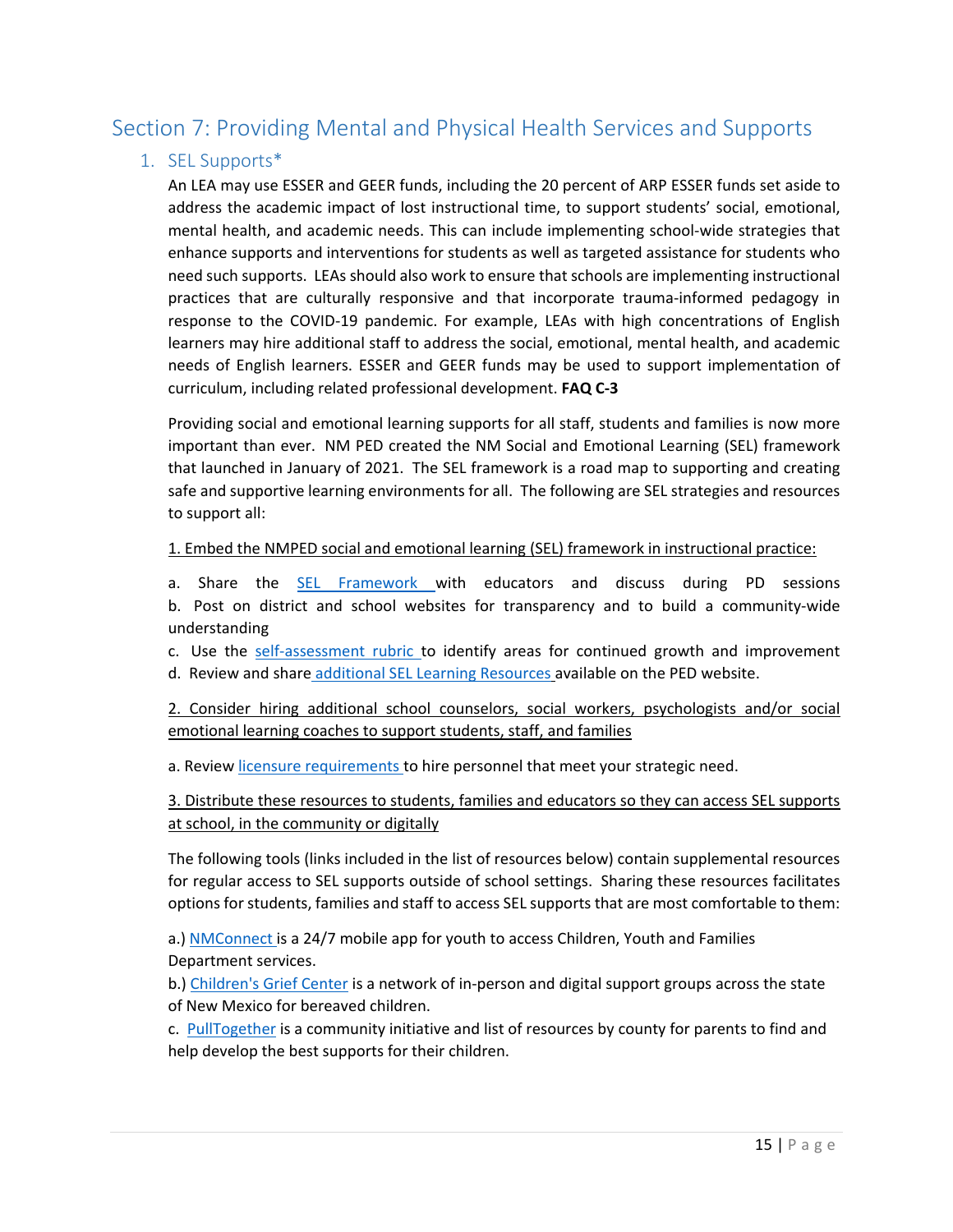#### <span id="page-16-0"></span>2. Training for staff on COVID related implementation

Funds may also be used to provide professional development and training that increase awareness of mental health literacy for teachers and staff. Many schools already implementing multi-layered supports may integrate mental health strategies and interventions into these existing systems. LEAs may also use the funds to hire additional school psychologists and counselors to provide the services or to contract for such services for students, educators, and other district staff. **FAQ C-14**

#### <span id="page-16-1"></span>3. Nutrition programs

The Department encourages LEAs to use USDA funds with the specific purpose of providing food services to students prior to using ESSER or GEER funds for this purpose. However, if additional funds are necessary or such funding is not available, an LEA may use ESSER and GEER funds to provide meals. For example, ESSER or GEER funds could be used to increase the staff capacity and cover additional labor costs associated with serving meals to students during the pandemic, or for supporting COVID-19 pandemic-related expenses, such as school meal service equipment/supplies, meal packaging, and transportation services. **FAQ C-16**

#### <span id="page-16-2"></span>4. COVID-19 testing and vaccinations

Providing COVID-19 testing is an allowable use of ESSER and GEER funds. Providing COVID-19 vaccinations is an allowable use of ESSER and GEER funds. Allowable vaccination outreach efforts in general could include activities to create awareness and build confidence, facilitate clinics, and provide incentives such as paid time off for staff to get vaccinated. In cases where administrative fees are required to obtain a vaccination, ESSER or GEER funds may be used to offset the cost as long as the cost is reasonable. **FAQ B-2**

## <span id="page-16-4"></span><span id="page-16-3"></span>Section 8: Providing Staff supports

#### 1. Coaching for online learning

Funding may also be used to provide professional development, including through professional learning communities, to support educators in effectively using technology to provide meaningful learning opportunities for students that are aligned with grade-level expectations. Funds may also be used to support other school personnel such as speech therapists, guidance counselors, and social workers, to effectively provide student services virtually as needed. **FAQ C-19**

#### <span id="page-16-5"></span>2. Staffing solutions

An LEA may use ESSER and GEER funds to stabilize and support the educator workforce and to support the conditions that will allow schools to return to in-person instruction. This may include using funds to pay teacher salaries and avoid layoffs. Funds may also be used to address educator shortages exacerbated by the pandemic by hiring new teachers, including expanding student access to a well-prepared and diverse educator workforce. Funds may be used to hire new counselors, nurses, social workers, and other health support staff to help students and staff with their emotional and physical well-being and help students and staff deal with the impact of the COVID-19 pandemic. An LEA should consider how to use the funds in ways that will build its shortand long-term capacity and be sustained after the funding is no longer available. **FAQ D-1**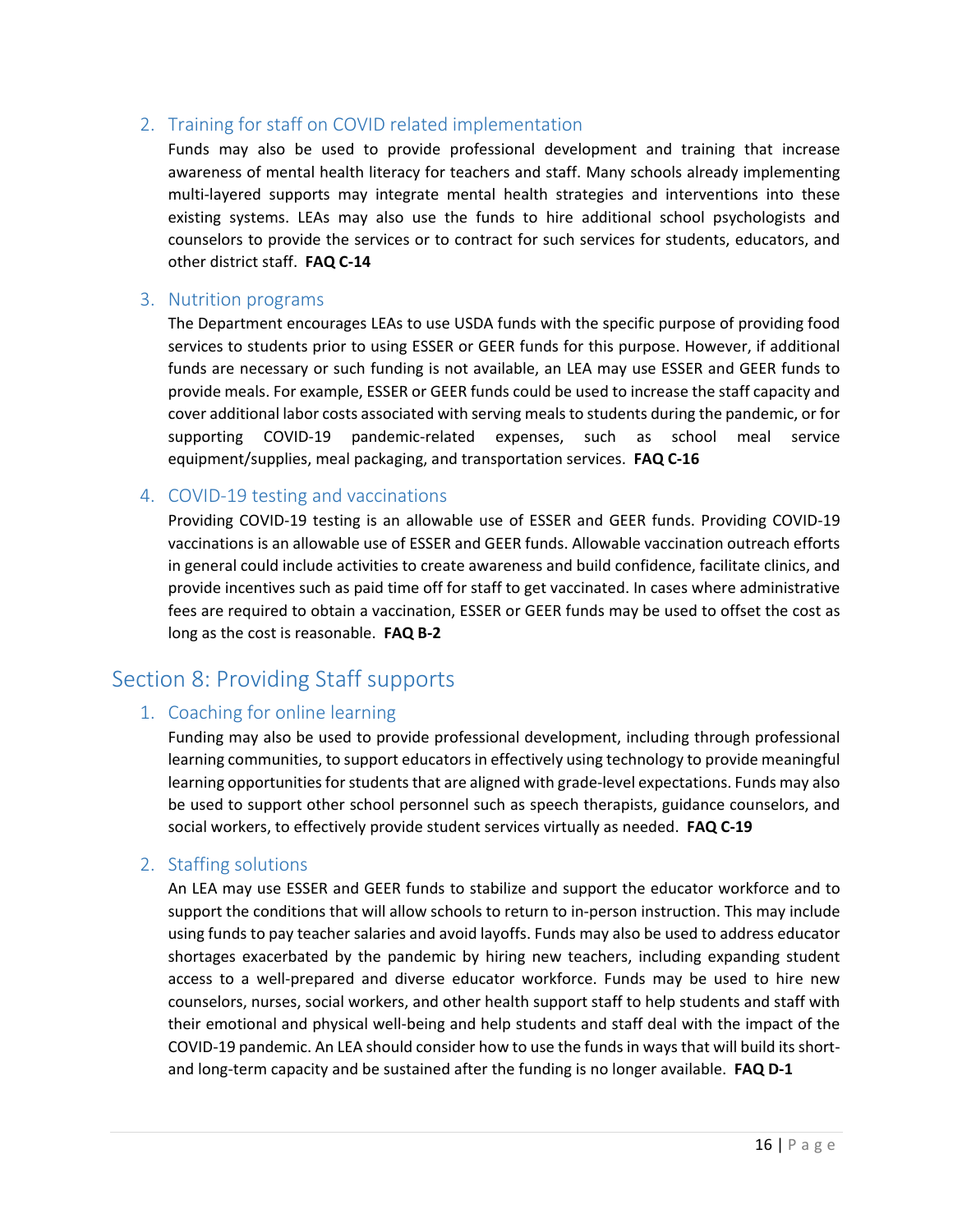#### <span id="page-17-0"></span>3. Education Engagement stipends

Funding may be used to offer additional compensation to staff who perform family and community engagement duties outside of contract hours. For example, if a teacher or school staff member is conducting home visits, they may be provided a travel and/or visit stipend to compensate for these out-of-school time activities.

## <span id="page-17-2"></span><span id="page-17-1"></span>Section 9: Providing Academic Supports

#### 1. Math and Reading strategies\*

ESSER funds may be used to support comprehensive State and local math and reading literacy programs that are needed due to the COVID-19 pandemic (e.g., to address loss of literacy skills as a result of the pandemic). It is important that LEAs invest in evidence-based practices to support learners, including students in early literacy skills. These strategies should be applicable whether students are learning remotely or in person. Funds may also be used for parent training and family literacy services to develop their ability to provide home supports that bring in the child's environment and experiences and promotes literacy skills. **FAQ C-15**

Additional recommendations are available in Appendix 3.

#### <span id="page-17-3"></span>2. Academic impact of lost instructional time\*

The interventions implemented must be evidence-based. LEAs must ensure that the interventions implemented respond to students' social, emotional, mental health, and academic needs and address the disproportionate impact of the COVID-19 pandemic on students from low-income families, students of color, children with disabilities, English learners, migratory students, students experiencing homelessness, and children and youth in foster care. ESSER and GEER funds may be used to provide professional development to educators on research-based strategies for meeting students' academic, social, emotional, mental health, and college, career, and future readiness needs, including strategies to accelerate learning without remediation or tracking. **FAQ C-2**

#### <span id="page-17-4"></span>3. High-Quality Instructional Materials and Professional Learning\*

As part of your instructional acceleration strategy, select and implement comprehensive, research-based, high-quality instructional materials (HQIM) that are aligned to college- and career-ready standards; culturally and linguistically relevant; and thoughtfully sequence content and instruction. LEA's may use the [HQIM Reviews website](https://webed.ped.state.nm.us/sites/HQIMReviews/SitePages/Home.aspx) to select instructional materials from the [adopted multiple list](https://webnew.ped.state.nm.us/bureaus/instructional-materials/the-adoption-cycle/) that were reviewed by New Mexico educators for alignment to our state standards and criteria for signaling quality. A key consideration when selecting HQIM is professional learning to support orientation and ongoing implementation of the HQIM. LEAs may use the [High-Quality Professional Learning Marketplace List](https://webnew.ped.state.nm.us/bureaus/professional-learning/) as a guide when selecting professional learning aligned to HQIM. LEAs may use the [Achieve EQuIP](https://www.achieve.org/our-initiatives/equip/equip) rubric or similar to determine standards alignment of supplemental materials used to reinforce, enrich, or enhance instruction driven by HQIM.

#### <span id="page-17-5"></span>4. Evidence-based summer learning and enrichment programs\*

LEAs should maximize enrollment in summer programs, with a particular focus on underserved students and students most impacted by the COVID-19 pandemic, including providing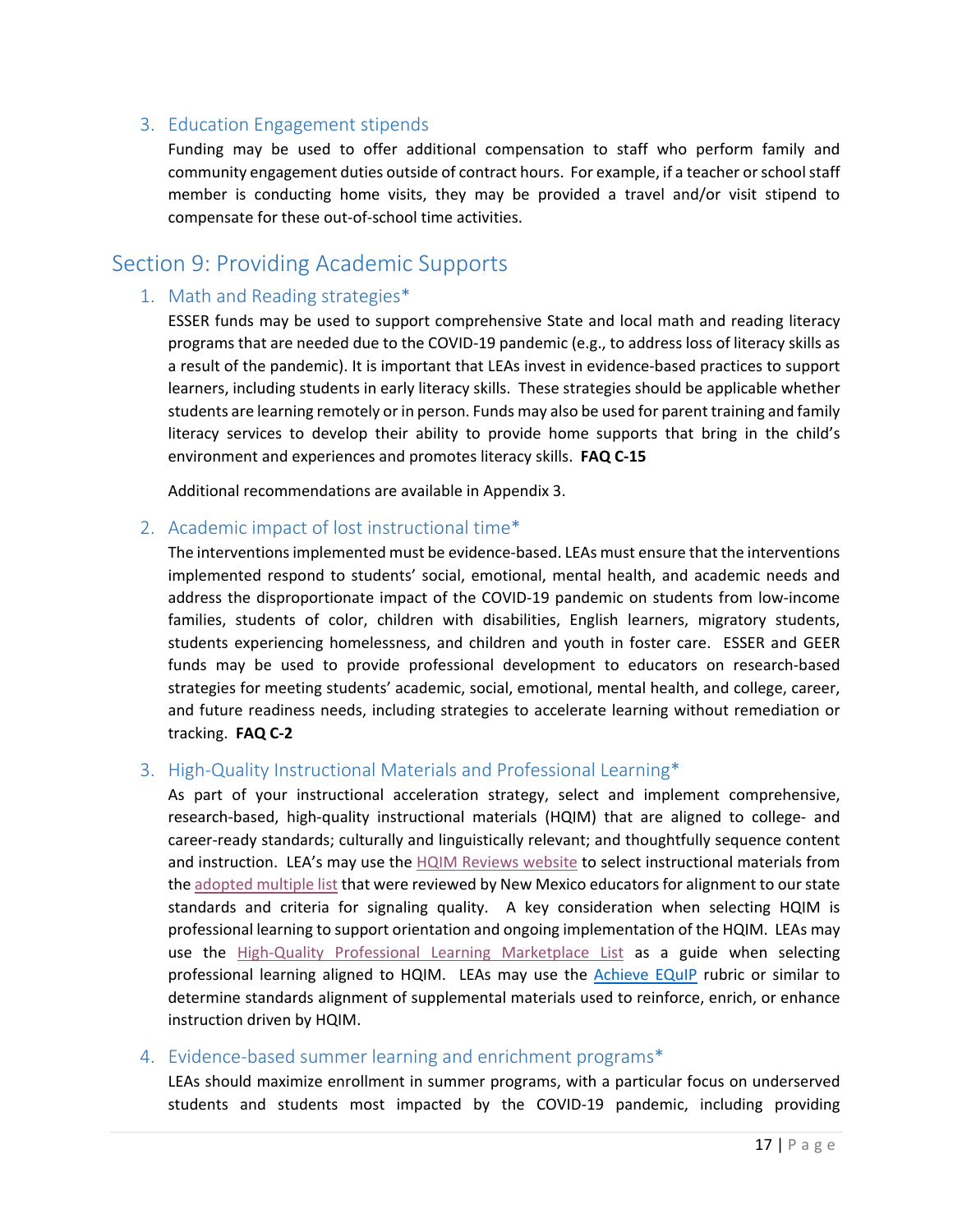transportation and meal services. Programs should target students of all ages, including high school students, and can include work-based or service-learning opportunities or summer bridge programs to support successful educational transitions. Evidence-based summer learning and enrichment programs are further described in Volume 2 of the Department's COVID-19 Handbook available at: [https://www2.ed.gov/documents/coronavirus/reopening-2.pdf.](https://www2.ed.gov/documents/coronavirus/reopening-2.pdf) **FAQ C 25-27**

#### <span id="page-18-0"></span>5. Evidenced-based family engagement programs and practices\*

Research shows that family engagement practices, such as relationship-building home visits, have a demonstrated impact on decreasing chronic absenteeism and increasing literacy proficiency across grade levels. While the SEA will provide home visit and family engagement training at no cost to LEAs in New Mexico, districts and schools should consider other related costs when enhancing their family engagement programming. In addition, having strong two-way communications and opportunities for meaningful academic partnership support strong outcomes for students. Federal funding may be used to bolster a school or district's family engagement practices. For example, LEAs may provide engagement stipends, stand up new and improved communications' systems, provide translation and live interpretation services, conduct culture and climate surveys to assess community strengths and needs, and/or offset transportation, meal, and childcare costs during school events.

## <span id="page-18-1"></span>6. Evidence-based comprehensive afterschool programs and full service community schools\*

An LEA may use ESSER funds to provide services and supports to students and families through evidence-based, full-service community schools. The ARP Act defines a full-service community school as it is defined in section 4622 of the ESEA: a public elementary school or secondary school that (A) participates in a community-based effort to coordinate and integrate educational, developmental, family, health, and other comprehensive services through community-based organizations and public and private partnerships; and (B) provides access to such services in school to students, families, and the community, such as access during the school year (including before-and after-school hours and weekends), as well as during the summer. Evidence-based community school approaches include integrated student supports, active family and community engagement, expanded learning time opportunities, and collaborative leadership and practices. Using ESSER funds to support full-service community schools can help support students' social, emotional, mental health, and academic development and other basic needs. Additionally, LEAs may utilize funds in the development or expansion of in-school student support centers that provide mentoring, counseling, and social and emotional learning supports to students in individual or group sessions. **FAQ C-13**

Evidence-based, comprehensive afterschool and summer learning programs include collaborative leadership practices with LEAs and Community Based Organizations (CBOs) in providing services when school is not in session, including before-and afterschool hours, weekends, holidays, school closures as well as during the summer.

#### <span id="page-18-2"></span>7. Pre-kindergarten or other early childhood education programs\*

Because an early childhood education program is an allowable use of funds under the ESEA and IDEA, it is also allowable under ESSER and GEER. An "early childhood education program" is (1) a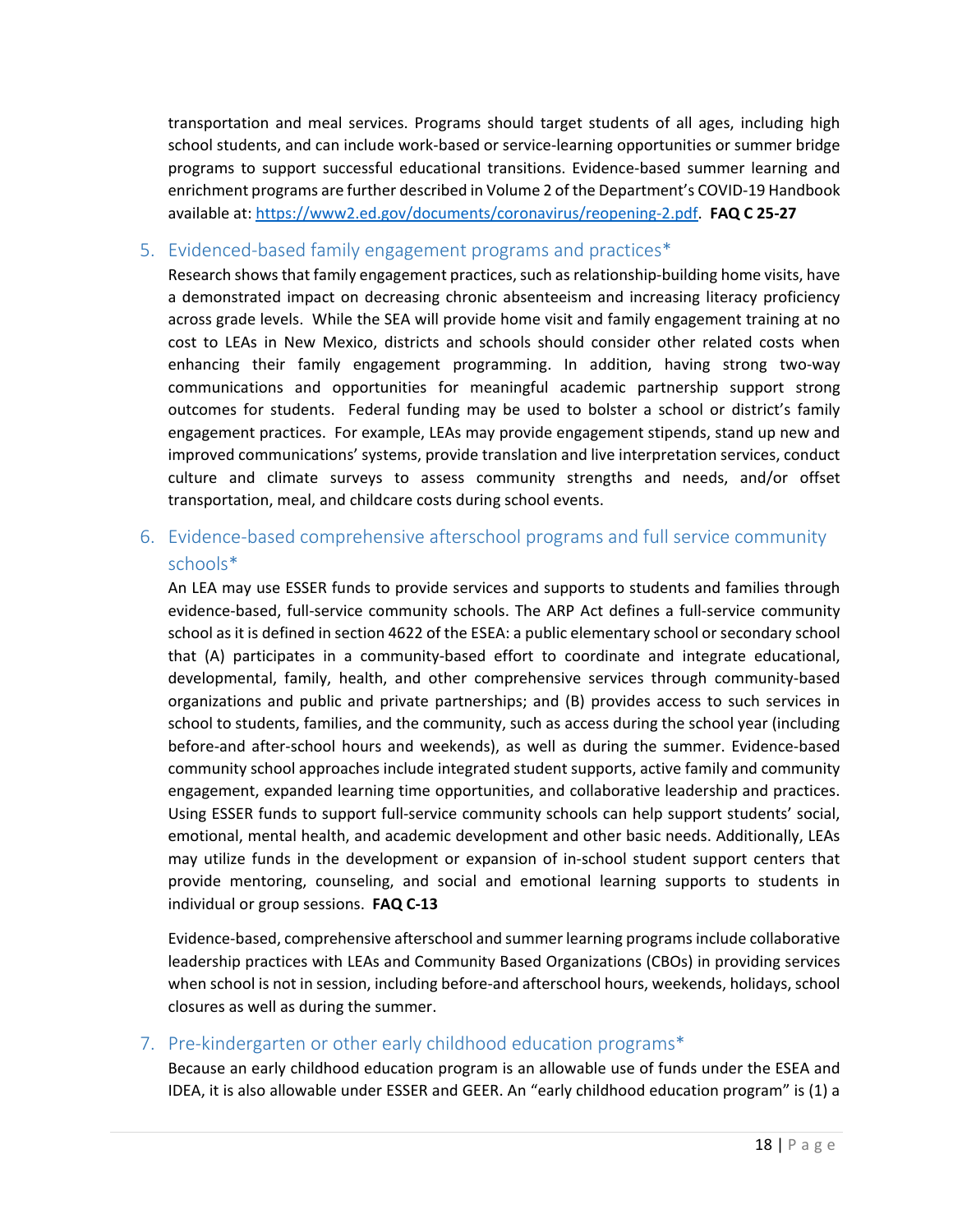Head Start program or an Early Head Start program carried out under the Head Start Act (42 U.S.C. 9831 et seq.), including a migrant or seasonal Head Start program, an Indian Head Start program, or a Head Start program or an Early Head Start program that also receives State funding; (2) a State licensed or regulated child care program; or (3) a program that serves children from birth through age six that addresses the children's cognitive (including language, early literacy, and early mathematics), social, emotional, and physical development; and is either: a State prekindergarten program; a program authorized under section 619 or Part C of the IDEA (see FAQ C-5); or a program operated by an LEA. (See section 8101(16) of the ESEA.) In addition, ESSER funds may be used for other activities that are necessary to maintain the operation of and continuity of services in LEAs and continuing to employ existing staff of the LEA. As a result, ESSER funds could be used to prevent layoffs or service cuts to existing LEA early childhood education programs. **FAQ C-20**

## <span id="page-19-1"></span><span id="page-19-0"></span>Section 10: Addressing the digital divide

#### 1. Connectivity solutions\*

An LEA may use ESSER and GEER funds for activities that support distance education and promote long-term improvements in technology infrastructure and operations and their effective use. These activities might include providing online learning to all students, including students with disabilities, English learners, students experiencing homelessness, and students in foster care; and training educators in the effective implementation of online learning. To support the continuity of learning, an LEA may use ESSER and GEER funds to purchase educational technology for student and educator use, including: Providing off-campus access to reliable, high-speed internet for students and teachers through the purchase of internet-connected devices/equipment, mobile hotspots, wireless service plans, or installation of Community Wi-Fi Hotspots, especially in underserved communities; Software/online/virtual programs, screen capture/recording software, online/virtual cultural curriculum/programs, online/virtual tutoring curriculum/programs, learning management systems; and teleconferencing applications or programs. **FAQ C-19**

#### <span id="page-19-2"></span>2. Data systems and transparency

ESSER funds may be used for data collection and the creation of LEA-level data dashboards that provide public reporting when the reporting is related to the COVID-19 pandemic (e.g., establishing new collections or dashboards that specifically address lost instructional time) disaggregated to the greatest extent possible by race/ethnicity, economic status, English learner status, disability status, homelessness status, and other factors. **FAQ C-12**

#### <span id="page-19-3"></span>3. Cyber security

If a school, LEA, or State is improving cybersecurity to better meet educational and other needs of students related to preventing, preparing for, or responding to COVID-19, it may use ESSER or GEER funds. For example, if an LEA needs to increase its use of technology, such as for potential temporary shifts to hybrid learning if COVID-19 cases arise, expanded cybersecurity needs to facilitate that activity may also be addressed using ESSER or GEER funds. **FAQ A-21**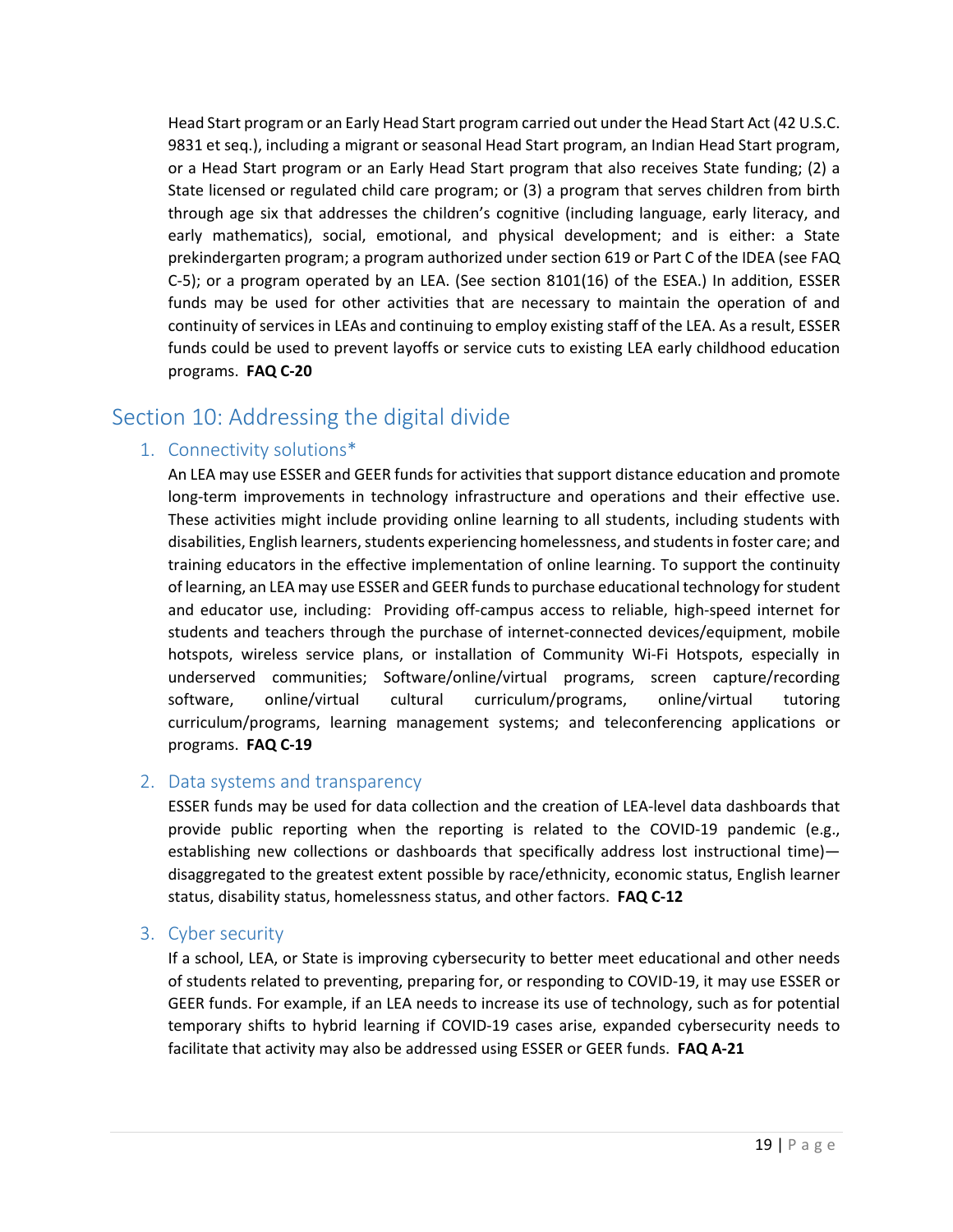## <span id="page-20-1"></span><span id="page-20-0"></span>Section 11: Construction and building improvements

#### 1. Construction

Construction is authorized under Title VII of the ESEA (Impact Aid) and therefore is an allowable use of GEER and ESSER funds under sections  $18002(c)(3)$  and  $18003(d)(1)$  of the CARES Act, sections  $312(c)(3)$  and  $313(d)(1)$  of the CRRSA Act, and section  $2001(e)(2)$  of the ARP Act. The broad Impact Aid definition of "construction" includes new construction as well as remodeling, alterations, renovations, and repairs under which many activities related to COVID-19 would likely fall. However, the Department discourages LEAs from using ESSER funds for new construction because this use of funds may limit an LEA's ability to support other essential needs or initiatives. Remodeling, renovation, and new construction are often time-consuming, which may not be workable under the shorter timelines associated with ESSER funds. Additional details can be found in B-6 of the [ESSER.GEER\\_.FAQs\\_5.26.21\\_745AM\\_FINAL.](https://oese.ed.gov/files/2021/05/ESSER.GEER_.FAQs_5.26.21_745AM_FINALb0cd6833f6f46e03ba2d97d30aff953260028045f9ef3b18ea602db4b32b1d99.pdf) **FAQ B 6**

#### <span id="page-20-2"></span>2. Air filtration

ESSER and GEER funds may be used to make necessary improvements to air filtration systems in order to improve air quality and support social distancing, so that teachers and students may safely return to and continue in-person instruction. As is the case with all activities charged to ESSER or GEER, costs must be reasonable and necessary to meet the overall purpose of the program, which is "to prevent, prepare for, and respond to" COVID-19. (See [2 CFR §§ 200.403-](https://ecfr.federalregister.gov/on/2021-03-31/title-2/subtitle-A/chapter-II/part-200/subpart-E) [200.404.](https://ecfr.federalregister.gov/on/2021-03-31/title-2/subtitle-A/chapter-II/part-200/subpart-E)) Therefore, renovation or remodeling activities that are necessary for an LEA to prevent, prepare for, and respond to COVID-19 would be permissible. This might include renovations that would permit an LEA to clean effectively (e.g., replacing old carpet with tile that could be cleaned more easily) or create a learning environment that could better sustain social distancing (e.g., bringing an unused wing of a school into compliance with fire and safety codes in order to reopen it to create more space for students to maintain appropriate social distancing). Additional details can be found in B-7 of the [ESSER.GEER\\_.FAQs\\_5.26.21\\_745AM\\_FINAL.](https://oese.ed.gov/files/2021/05/ESSER.GEER_.FAQs_5.26.21_745AM_FINALb0cd6833f6f46e03ba2d97d30aff953260028045f9ef3b18ea602db4b32b1d99.pdf) **FAQ B-7**

# <span id="page-20-3"></span>Section 12: Providing Supports for student groups most impacted by the COVID-19 pandemic\*

#### <span id="page-20-4"></span>1. Chronic absenteeism\*

ESSER funds may be used to implement data-driven strategies to address chronic absenteeism, which has increased as a result of the COVID-19 pandemic. These include relationship –building home visiting (see Section 9.4), outreach to students and families, accelerating learning for students with significant amounts of lost instructional time during the COVID-19 pandemic, and other intensive social, emotional, mental health, and academic supports. **C-11, C-23**

#### <span id="page-20-5"></span>2. English Learners\*

The LEA may use ESSER funds to address the impact of lost instructional time and services to support culturally responsive instruction, and family engagement activities. Funds may also be used to implement a multi-layered systems of support for English learners. **FAQ C-4, C-15**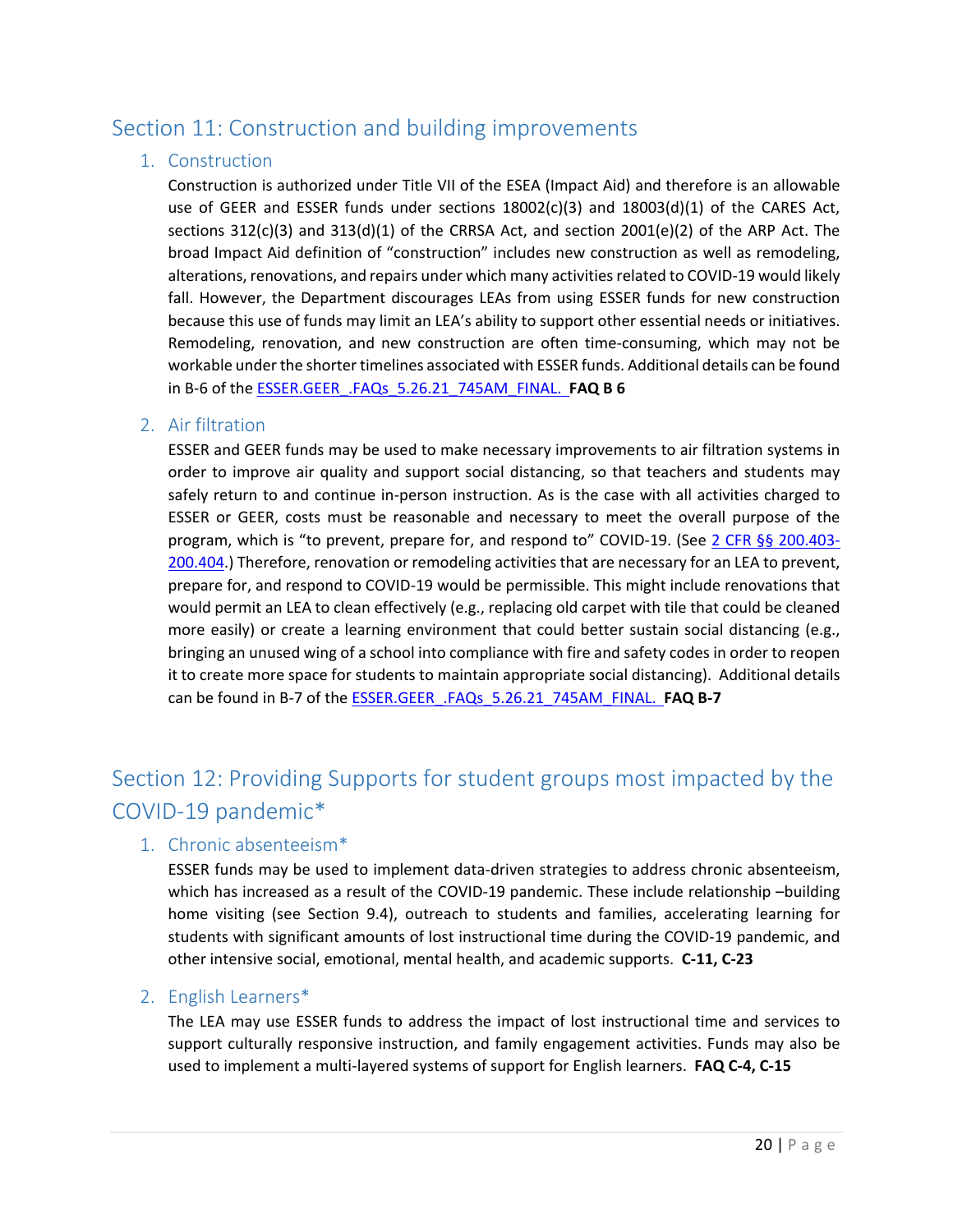#### <span id="page-21-0"></span>3. Children with disabilities\*

ESSER funds may be used for any activity authorized by the IDEA. Funds may also be used to provide specially designed instruction for students with disabilities for literacy development and language acquisition. **FAQ C-5, C-15**

#### <span id="page-21-1"></span>4. Children and youth in foster care\*

ESSER funds may be used to support activities such as: Transporting students in foster care to their respective schools of origin; Purchasing technology (including laptops, Wi-Fi hotspots, or tablets) that enable students in foster care to consistently access instruction; Providing academic supports—including tutoring or supplemental instructional opportunities—to meet the unique learning needs of students in foster care. **FAQ C-8**

#### <span id="page-21-2"></span>5. Migratory students\*

ESSER funds may be used to address needs of migratory children by providing support such as: Facilities for students to access a reliable internet connection needed for remote learning; Fees that might be required to access drop-in centers operated by community organizations; Provision of childcare and/or early childhood education programs for younger migratory children who would otherwise be cared for by older, school-age siblings during school hours due to their parent/guardian(s)'s employment as an essential worker; Outreach and information for migratory families to help them access COVID-19 testing and vaccines, including provision of transportation, interpreters, and translated information as needed. **FAQ C-9**

## <span id="page-21-3"></span>6. Students who are in correctional facilities, including those who are served under Title I, Part D programs for students who are neglected, delinquent or at risk\*

ESSER funds could be used to support distance learning through technology and broadband improvements, and professional development for educators on the effective use of technology. Funds could also support technology to allow youth to meet virtually with family and meet with personnel to address students' academic, social, emotional, behavioral, and mental health needs due to the COVID-19 pandemic; to improve on-site library resources; and provide instructional supports that address lost instructional time, such as high-quality tutoring or leveraging technology for formative and diagnostic assessment and differentiated instruction. Funds could be used for materials and services that support postsecondary education access and career development and job placement, which might also have been impacted due to the COVID-19 pandemic. ESSER and GEER funds could also be used for materials and services that support adult and career and technical education in correctional facilities. This includes integrated education and training programs, career pathway initiatives, pre-apprenticeships, apprenticeships, postsecondary education access and career development and job placement, which all might have been impacted due to the COVID-19 pandemic. **FAQ C-10**

#### <span id="page-21-4"></span>7. High school seniors or those who have graduated

ESSER funds may be used to assist high school seniors with post-high school planning, including the additional costs to schools of providing these supports to students in a fully in-person, hybrid, or remote environment. Funds may also be used for stipends or incentives for educators taking on additional responsibilities to provide post-high school planning for high school seniors,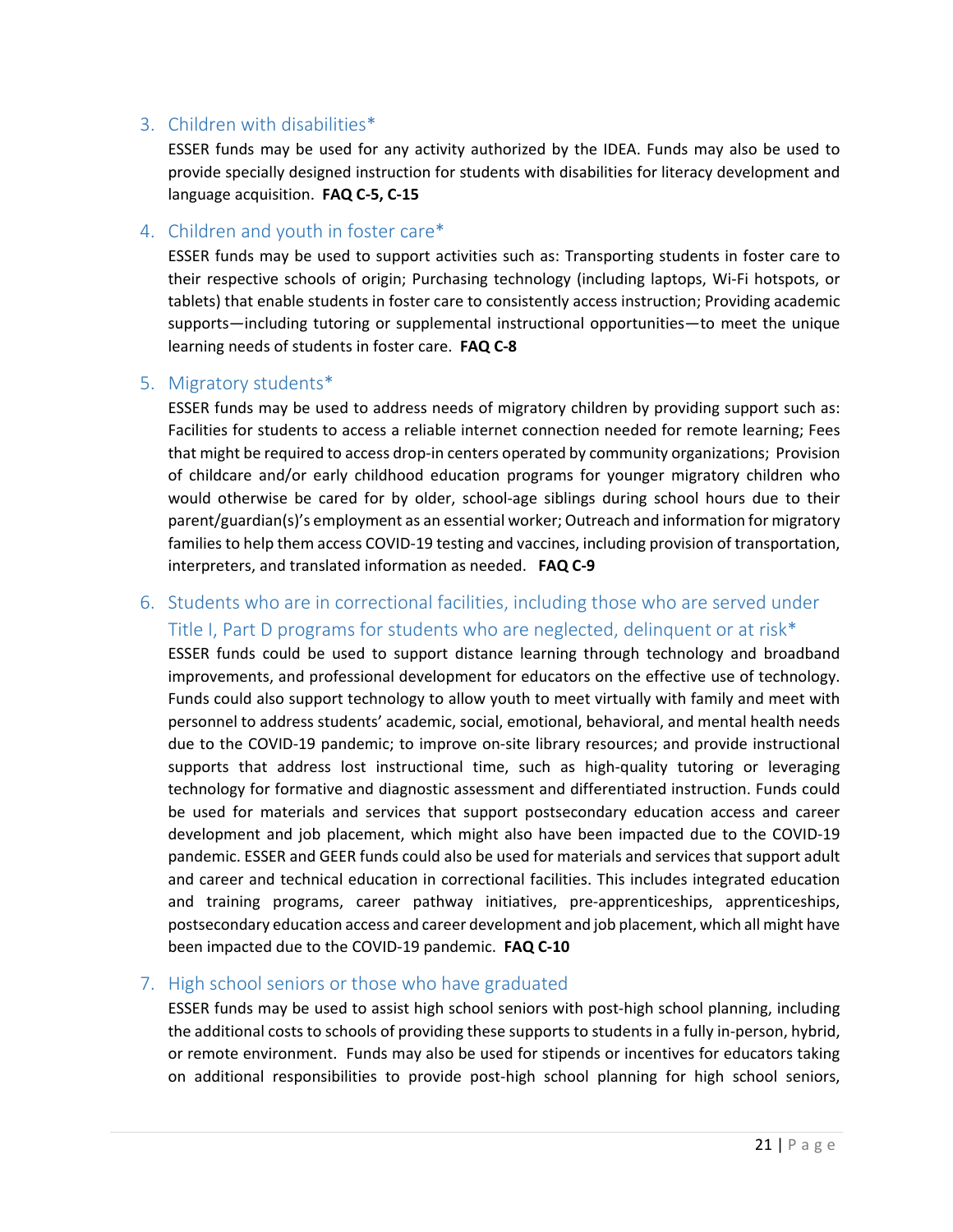consistent with [2 CFR 200.430\(f\)](https://ecfr.federalregister.gov/on/2021-03-31/title-2/subtitle-A/chapter-II/part-200/subpart-E%23p-200.430(f)) (i.e., incentive pay is given pursuant to an established plan, which could be established in response to the COVID-19 pandemic).

Consistent with Perkins V, an LEA may use ESSER and GEER funds to support former students who graduated high school in the class of 2020 or who will graduate in 2021 (i.e., during the pandemic) but have not yet successfully transitioned to college or careers. For example, an LEA may provide college or career counseling, assistance with college applications or entry into job training programs, job training, post-secondary counseling and related services, including for associate and baccalaureate degree programs, and financial literacy. **FAQ C 17-18**

#### <span id="page-22-0"></span>8. Students experiencing homelessness\*

ESSER and GEER funds may be used for services and interventions specifically tailored to meet the needs of students experiencing homelessness such as: Mental health services and positive behavioral interventions and supports; assign building-level contacts (particularly in highly impacted schools); increase specialized support staffing, such as counselors, social workers, and others who are specifically trained in outreach and services for students experiencing homelessness; and provide transportation services to ensure access to after-school or summer learning and enrichment programs. **FAQ C-7**

## <span id="page-22-2"></span><span id="page-22-1"></span>Section 13: Providing Fiscal Supports

#### 1. Requirements in the Uniform Guidance

The requirements in th[e Uniform Guidance](https://ecfr.federalregister.gov/on/2021-03-31/title-2/subtitle-A/chapter-II/part-200) apply to expenditures of ESSER and GEER funds. Below are some important Uniform Guidance requirements to keep in mind. **FAQ A-16**

**Cost Principles.** Specific uses of ESSER or GEER funds must comply with the Cost Principles in [subpart E of 2 CFR Part 200 of the Uniform Guidance.](https://ecfr.federalregister.gov/on/2021-03-31/title-2/subtitle-A/chapter-II/part-200/subpart-E) This requires, among other things, that every grant expenditure be necessary and reasonable to carry out the performance of the award. (See 2 CFR §§ 200.403-200.404.) Consistent with requirements in the Cost Principles, all expenditures must be properly documented. (See 2 CFR § 200.403(g).)

**Pre-award Costs.** The Uniform Guidance at [2 CFR § 200.458](https://www.ecfr.gov/cgi-bin/text-idx?SID=c3177857cee8ebceb302215153fd1f73&node=se2.1.200_1458&rgn=div8) specifies that pre-award costs, i.e. those costs incurred prior to the effective date of the Federal award or subaward, are only allowable with prior written approval. The Department has authorized (i.e., provided prior written approval) that ESSER and funds may be used for pre-award costs dating back to March 13, 2020, when the national emergency was declared.

**Time Distribution Records.** The Uniform Guidance requirements related to documenting personnel expenses at [2 CFR § 200.430\(i\)](https://ecfr.federalregister.gov/on/2021-03-31/title-2/subtitle-A/chapter-II/part-200/subpart-E#p-200.430(i)) apply. Except as described in the paragraph below, this would mean that an LEA maintains the records it generally maintains for salaries and wages, including for employees in leave status, as long as payments to employees in leave status are made consistent with grantee policies and procedures that apply to all employees, whether they are paid with Federal or other funds.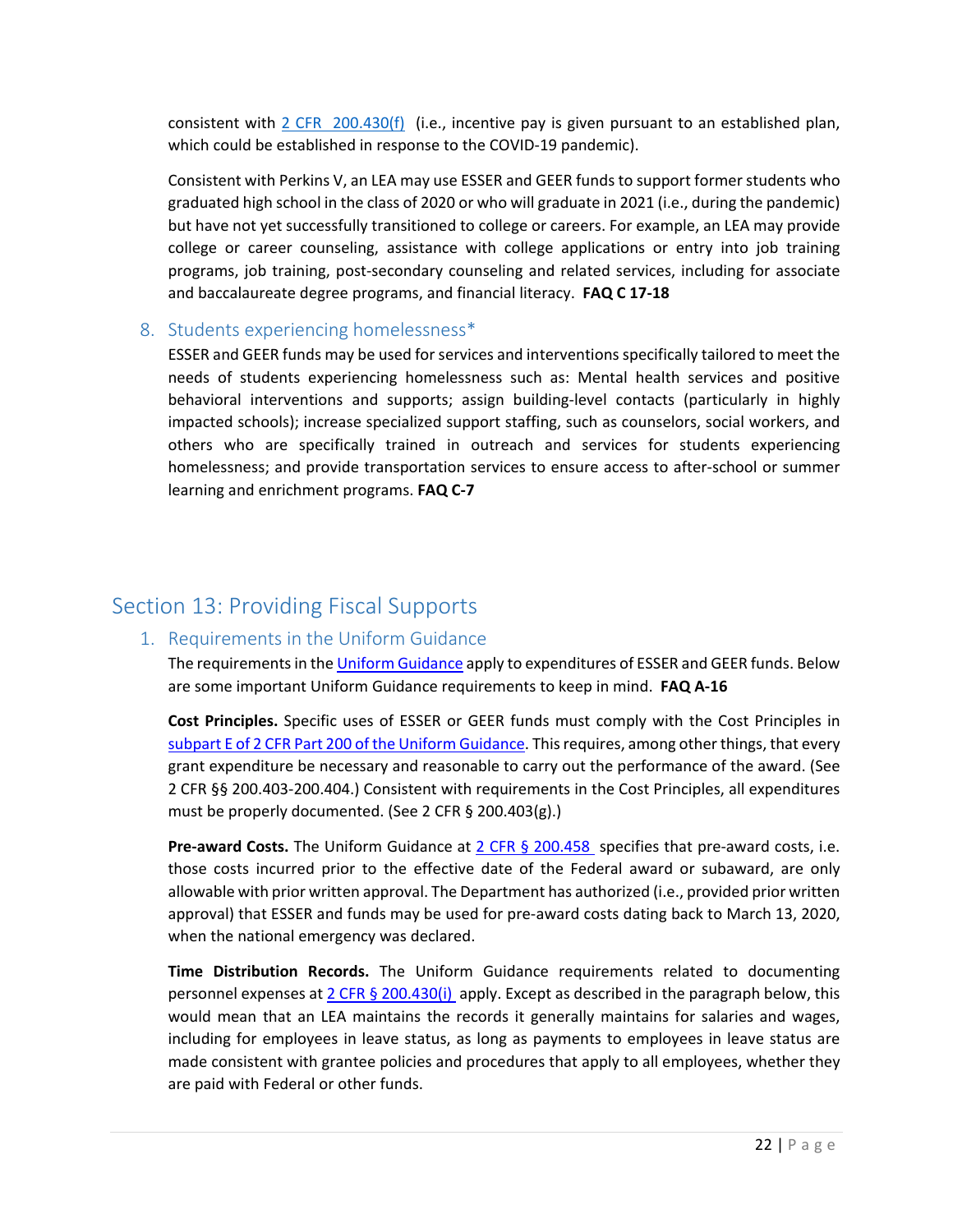An LEA must maintain time distribution records (sometimes called "time and effort" reporting) only if an individual employee is splitting his or her time between activities that may be funded under ESSER or GEER and activities that are not allowable under the applicable program. However, it is likely there will be very few situations in which an employee of an LEA would perform multiple activities where some are not allowable under ESSER or GEER, and thus would be required to maintain time distribution records, given that an LEA is authorized to use funds on "activities that are necessary to maintain the operation of and continuity of services in [an LEA] and continuing to employ existing staff of the [LEA]" in order to "prevent, prepare for, and respond to" the COVID-19 pandemic.

**Cash Management.** ESSER and GEER grantees, in their role as stewards of Federal funds, must comply with the requirements under the [CMIA](https://www.govinfo.gov/content/pkg/STATUTE-104/pdf/STATUTE-104-Pg1058.pdf) (implementing regulations at [31 CFR Part 205\)](https://ecfr.federalregister.gov/current/title-31/subtitle-B/chapter-II/subchapter-A/part-205) and the [Uniform Guidance \(2 CFR Part 200\).](https://ecfr.federalregister.gov/on/2021-03-31/title-2/subtitle-A/chapter-II/part-200) In particular, the CMIA requires that a State "limit the amount of funds transferred to the minimum required to meet the State's actual and immediate cash needs." (See [31 CFR § 205.11\(b\).](https://ecfr.federalregister.gov/current/title-31/subtitle-B/chapter-II/subchapter-A/part-205)) In addition, subgrantees, including LEAs, must minimize the time elapsing between the transfer of funds from the State and disbursement by the subgrantee. (Se[e 2 CFR § 200.305\(b\).](https://ecfr.federalregister.gov/current/title-2/subtitle-A/chapter-II/part-200#section-200.305))

**Construction.** Approved construction projects must comply with applicable Uniform Guidance requirements, as well as the Department's regulations regarding construction a[t 34 CFR § 76.600.](https://ecfr.federalregister.gov/current/title-34/subtitle-A/part-76/subpart-F/subject-group-ECFR0c65e40eca00876/section-76.600) As is the case with all remodeling or construction contracts using laborers and mechanics financed by Federal education funds, an LEA that uses ESSER or GEER funds for minor remodeling, renovation, repair, or construction contracts over \$2,000 must meet all [Davis-Bacon](https://www.dol.gov/agencies/whd/government-contracts/construction) prevailing wage requirements and include language in the contracts that all contractors or subcontractors must pay wages that are not less than those established for the locality of the project (prevailing wage rates). (See 20 U.S.C. 1232b Labor Standards.) (See also FAQ B-6.)

**Prior Approval.** In addition to pre-award costs discussed above, the Uniform Guidance at [2 CFR §](https://ecfr.federalregister.gov/current/title-2/subtitle-A/chapter-II/part-200/subpart-E/subject-group-ECFRea20080eff2ea53/section-200.407)  [200.407](https://ecfr.federalregister.gov/current/title-2/subtitle-A/chapter-II/part-200/subpart-E/subject-group-ECFRea20080eff2ea53/section-200.407) requires prior written approval from either the Department or the State (Governor or SEA, as applicable) for certain costs, such as the purchase of real property; equipment and other capital expenditures; entertainment costs; and travel costs.

#### <span id="page-23-0"></span>2. Braiding funds

ESSER and GEER funds may be used in combination with, but not blended with, funding under ESEA, IDEA, AEFLA, Perkins V, and McKinney-Vento, or any other education funds. Therefore, an SEA or LEA may use ESSER and GEER funds to expand participation in an activity or services it is currently conducting or plans to conduct under these programs. **FAQ 1-17**

#### <span id="page-23-1"></span>3. Supplement not Supplant

There is no supplement not supplant rule with ESSER funds. The ARP Act, the CRRSA Act, and the CARES Act, however, include detailed provisions requiring States to maintain effort for elementary and secondary education and higher education. (See the Maintenance of Effort FAQs in appendix 2.) Maintenance of effort provisions are designed to keep States from substantially reducing their support for K–12 education and higher education. While these Acts do not address maintenance of effort requirements associated with other Federal funds, such as those for IDEA and ESEA, States and LEAs must be mindful that these requirements continue to apply.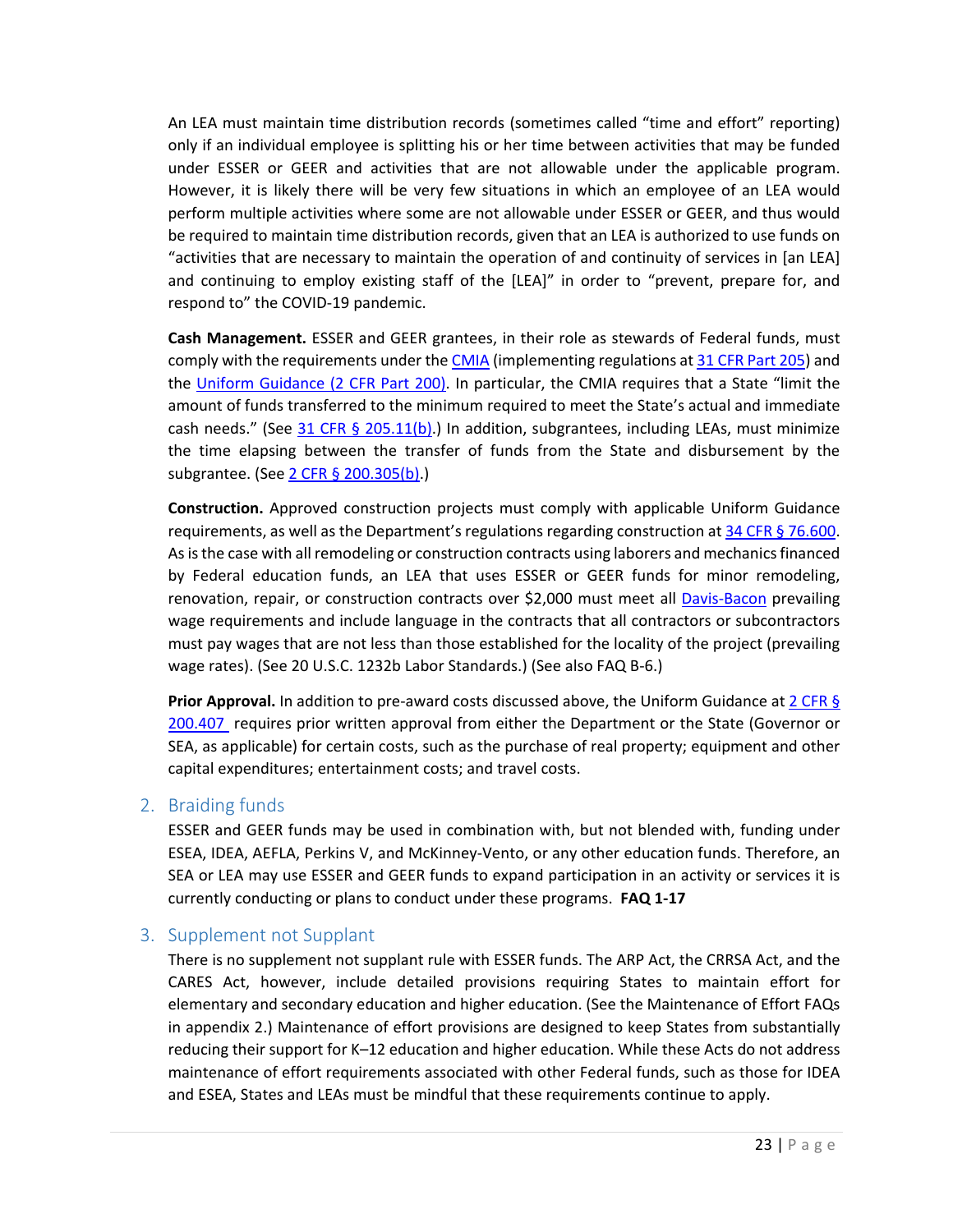In addition, the ARP Act includes maintenance of equity requirements for both States and LEAs, which will be described in greater detail in separate Department guidance. (See Appendix 2 for link.) **FAQ A-18**

#### <span id="page-24-0"></span>4. Buy American Act

The Buy American Act does not apply to the ESSER grants. However, awards made under the CRRSA Act and ARP Act (i.e., ESSER II, GEER II, and ARP ESSER awards) are subject to [2 CFR §](https://ecfr.federalregister.gov/on/2021-03-31/title-2/subtitle-A/chapter-II/part-200/subpart-D#section-200.322)  [200.322,](https://ecfr.federalregister.gov/on/2021-03-31/title-2/subtitle-A/chapter-II/part-200/subpart-D#section-200.322) a new regulation that applies to Federal grants made after November 12, 2020. It establishes domestic preferences for procurements under Federal grants that are subject to the Uniform Guidance. The text of the regulation follows: **FAQ A-20**

[2 CFR § 200.322](https://ecfr.federalregister.gov/on/2021-03-31/title-2/subtitle-A/chapter-II/part-200/subpart-D#section-200.322) Domestic preferences for procurements.

(a) As appropriate and to the extent consistent with law, the non-Federal entity should, to the greatest extent practicable under a Federal award, provide a preference for the purchase, acquisition, or use of goods, products, or materials produced in the United States (including but not limited to iron, aluminum, steel, cement, and other manufactured products). The requirements of this section must be included in all subawards including all contracts and purchase orders for work or products under this award.

(b) For purposes of this section:

(1) "Produced in the United States" means, for iron and steel products, that all manufacturing processes, from the initial melting stage through the application of coatings, occurred in the United States.

(2) "Manufactured products" means items and construction materials composed in whole or in part of nonferrous metals such as aluminum; plastics and polymer-based products such as polyvinyl chloride pipe; aggregates such as concrete; glass, including optical fiber; and lumber.

#### <span id="page-24-1"></span>5. Rainy Day funds

An LEA's transfer of ESSER funds to its "rainy day" fund would not constitute an "obligation" of the funds. The SEA or LEA must obligate ESSER I and GEER I funds for specific allowable activities by September 30, 2022. Similarly, the SEA or LEA must obligate ESSER II and GEER II funds for specific allowable activities by September 30, 2023, and must obligate ARP ESSER funds for specific allowable activities by September 30, 2024. **FAQ E-10**

#### <span id="page-24-2"></span>**Notes**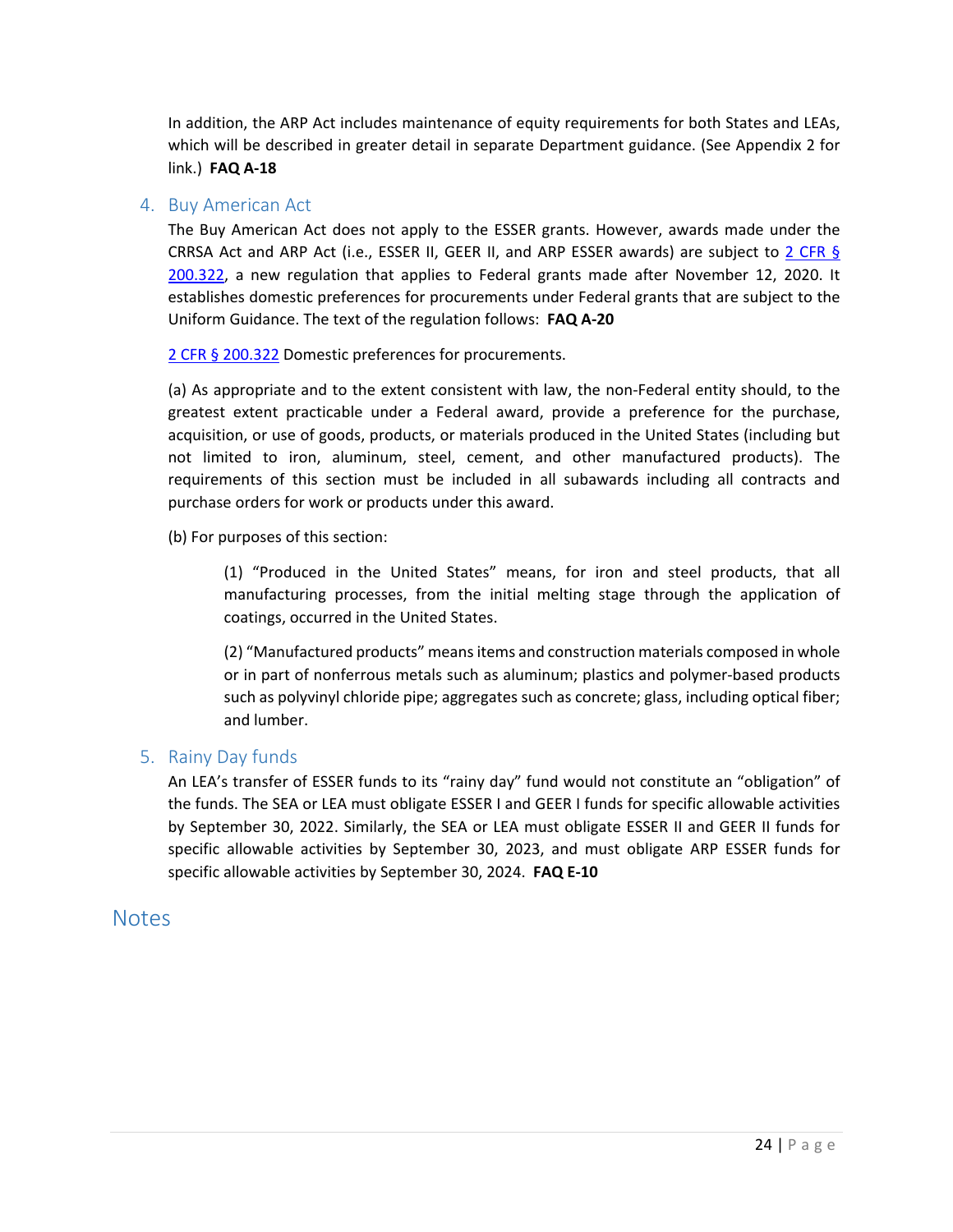# <span id="page-25-0"></span>Appendix 1 – Plan for the Safe Return to In-Person Instruction and Continuity of Services Template

#### **LEA Plan for Safe Return to In-Person Instruction and Continuity of Services**

Section 2001(i)(1) of the ARP Act requires each local educational agency (LEA) that receives ARP ESSER funds to develop and make publicly available on the LEA's website, no later than 30 days after receiving ARP ESSER funds, a plan for Safe Return to In-Person Instruction and Continuity of Services. In New Mexico, districts and state-chartered charter schools are LEAs.

This is a federal requirement and is not the same as the past state requirement for LEAs to submit Reentry Plans.

Pursuant to ARP requirements, LEAs must post on their website a fully compliant Plan for Safe Return to In-person Instruction and Continuity of Services by **December 24, 2021.**

This is the template we are providing for you to complete the ARP ESSER Plan for Safe Return to In-Person Instruction and Continuity of Services. The template incorporates the federally-required components of this plan.

This template incorporates the federally-required components of the LEA Plan for Safe Return to In-Person Instruction and Continuity of Services.

PED hopes this template will allow LEAs to efficiently and effectively plan and to easily post their LEA Plan for Safe Return to In-Person Instruction and Continuity of Services on their websites as required by the ARP Act.

| <b>District ID</b> | County | <b>LEA NAME</b> |
|--------------------|--------|-----------------|
|                    |        |                 |

How the LEA will **maintain the health and safety of students, educators, and other staff** and the **extent to which** it has **adopted policies, and a description of any such policies**, on each of the following **safety recommendations established by the Centers for Disease Control and Prevention (CDC)**

[https://www.cdc.gov/coronavirus/2019-ncov/community/schools-childcare/k-12](https://www.cdc.gov/coronavirus/2019-ncov/community/schools-childcare/k-12-guidance.html) [guidance.html](https://www.cdc.gov/coronavirus/2019-ncov/community/schools-childcare/k-12-guidance.html)

| <b>CDC Safety Recommendations</b>      | Has the LEA<br>Adopted a<br>Policy?<br>(Y/N) | <b>Describe LEA Policy:</b> |
|----------------------------------------|----------------------------------------------|-----------------------------|
| Universal and correct wearing of masks |                                              |                             |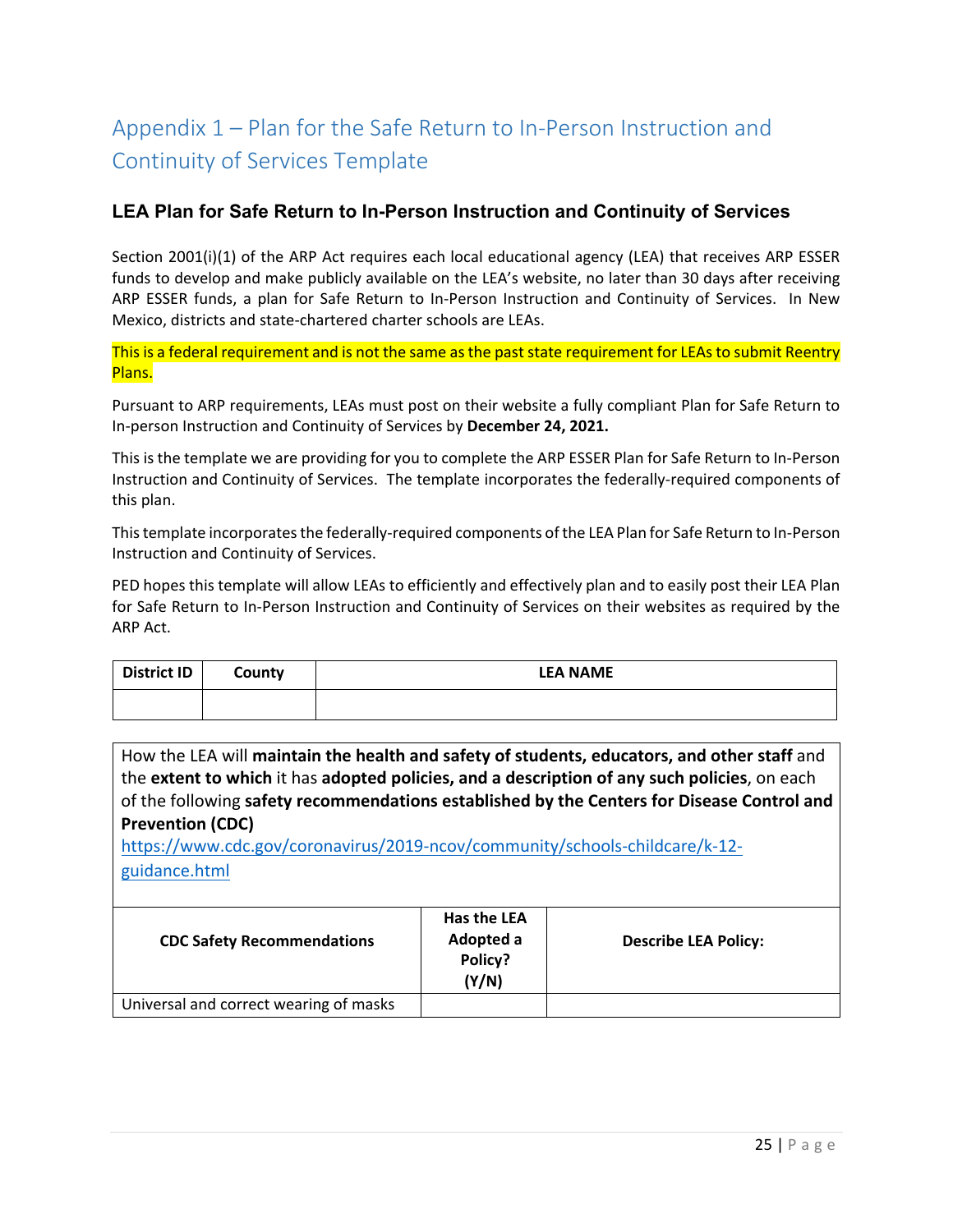| Modifying facilities to allow for physical    |  |
|-----------------------------------------------|--|
| distancing (e.g., use of cohorts/podding)     |  |
|                                               |  |
|                                               |  |
|                                               |  |
| Handwashing and respiratory etiquette         |  |
|                                               |  |
|                                               |  |
| Cleaning and maintaining healthy              |  |
| facilities, including improving ventilation   |  |
|                                               |  |
|                                               |  |
|                                               |  |
| Contact tracing in combination with           |  |
|                                               |  |
| isolation and quarantine, in collaboration    |  |
| with the State, local, territorial, or Tribal |  |
| health departments                            |  |
| Diagnostic and screening testing              |  |
|                                               |  |
| Efforts to provide vaccinations to school     |  |
| communities                                   |  |
|                                               |  |
| Appropriate accommodations for children       |  |
| with disabilities with respect to health      |  |
| and safety policies                           |  |
|                                               |  |
| Coordination with State and local health      |  |
| officials                                     |  |
|                                               |  |
|                                               |  |

How the LEA will ensure continuity of services, including but not limited to services to address students' academic needs and students' and staff social, emotional, mental health, and other needs, which may include student health and food services **How the LEA will Ensure Continuity of Services?** 

| How will the LEA address Students':        |  |
|--------------------------------------------|--|
| <b>Academic Needs?</b>                     |  |
|                                            |  |
|                                            |  |
|                                            |  |
| Social, Emotional and Mental Health Needs? |  |
|                                            |  |
|                                            |  |
|                                            |  |
|                                            |  |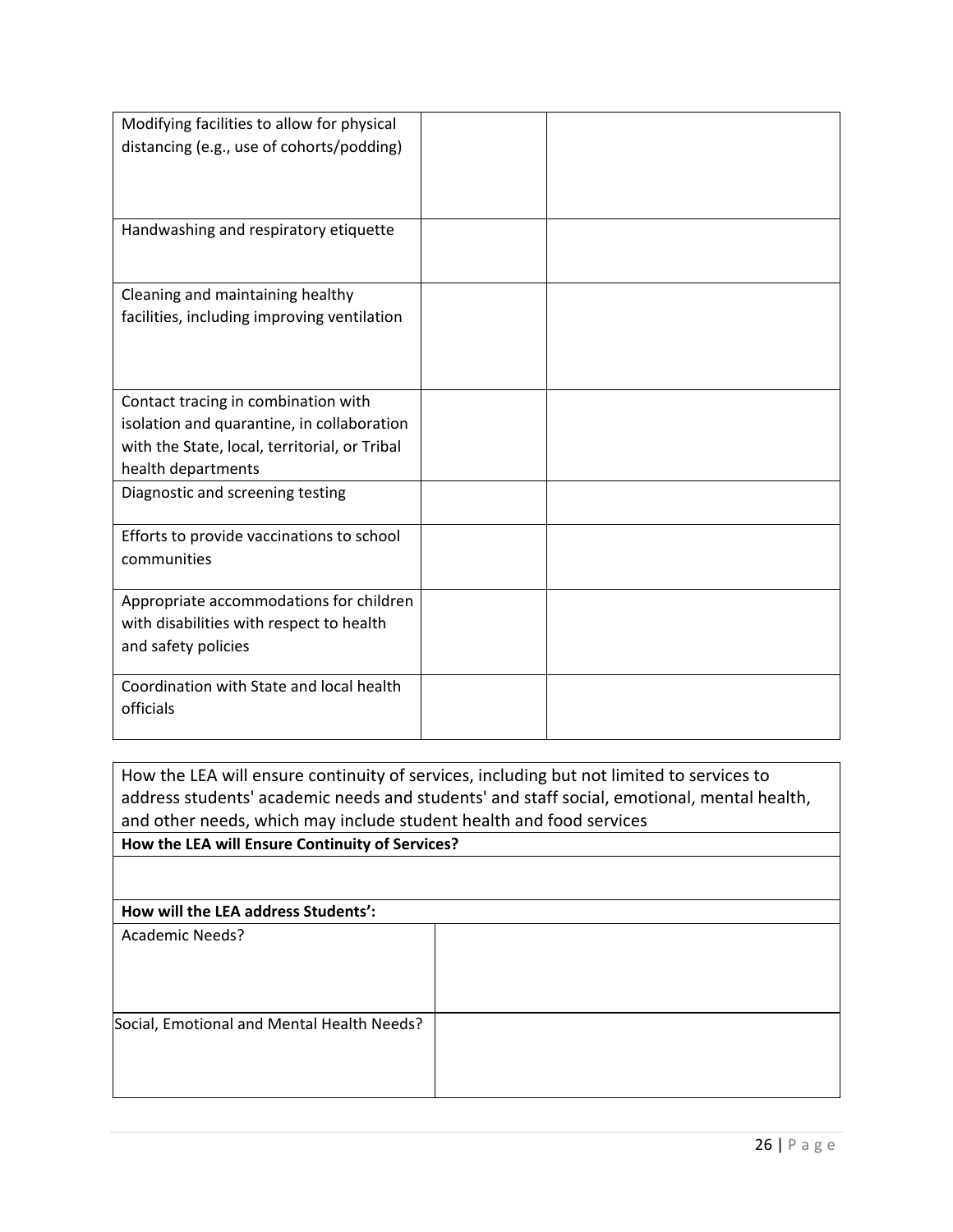| Other Needs (which may include student |  |
|----------------------------------------|--|
| health and food services)?             |  |
| How will the LEA address Staff:        |  |
| Social, Emotional and Mental Health    |  |
| Needs?                                 |  |
| Other Needs?                           |  |

| The LEA must regularly, but no less frequently than every six months (taking into        |  |  |  |
|------------------------------------------------------------------------------------------|--|--|--|
| consideration the timing of significant changes to CDC guidance on reopening schools),   |  |  |  |
| review and, as appropriate, revise its Plan for Safe Return to In-person Instruction and |  |  |  |
| <b>Continuity of Services through September 30, 2023</b>                                 |  |  |  |
| <b>Date of Revision</b>                                                                  |  |  |  |
| <b>Public Input</b>                                                                      |  |  |  |
| Describe the process used to seek                                                        |  |  |  |
| public input, and how that input was                                                     |  |  |  |
| taken into account in the revision of                                                    |  |  |  |
| the plan.                                                                                |  |  |  |
|                                                                                          |  |  |  |
| <b>Understandable and Uniform Format</b>                                                 |  |  |  |
| Describe the process by which the                                                        |  |  |  |
| LEA will, to the extent practicable,                                                     |  |  |  |
| present the plan written in a                                                            |  |  |  |
| language that parents can                                                                |  |  |  |
| understand. Or, if it is not practicable                                                 |  |  |  |
| to provide written translations to a                                                     |  |  |  |
| parent with limited English                                                              |  |  |  |
| proficiency, describe the process for                                                    |  |  |  |
| orally translating the plan for such                                                     |  |  |  |
| parents.                                                                                 |  |  |  |
| Describe the process by which a                                                          |  |  |  |
| parent who is an individual with a                                                       |  |  |  |
| disability as defined by the ADA, will                                                   |  |  |  |
| be provided a version of the plan in                                                     |  |  |  |
| an alternative format accessible to                                                      |  |  |  |
| that parent.                                                                             |  |  |  |
|                                                                                          |  |  |  |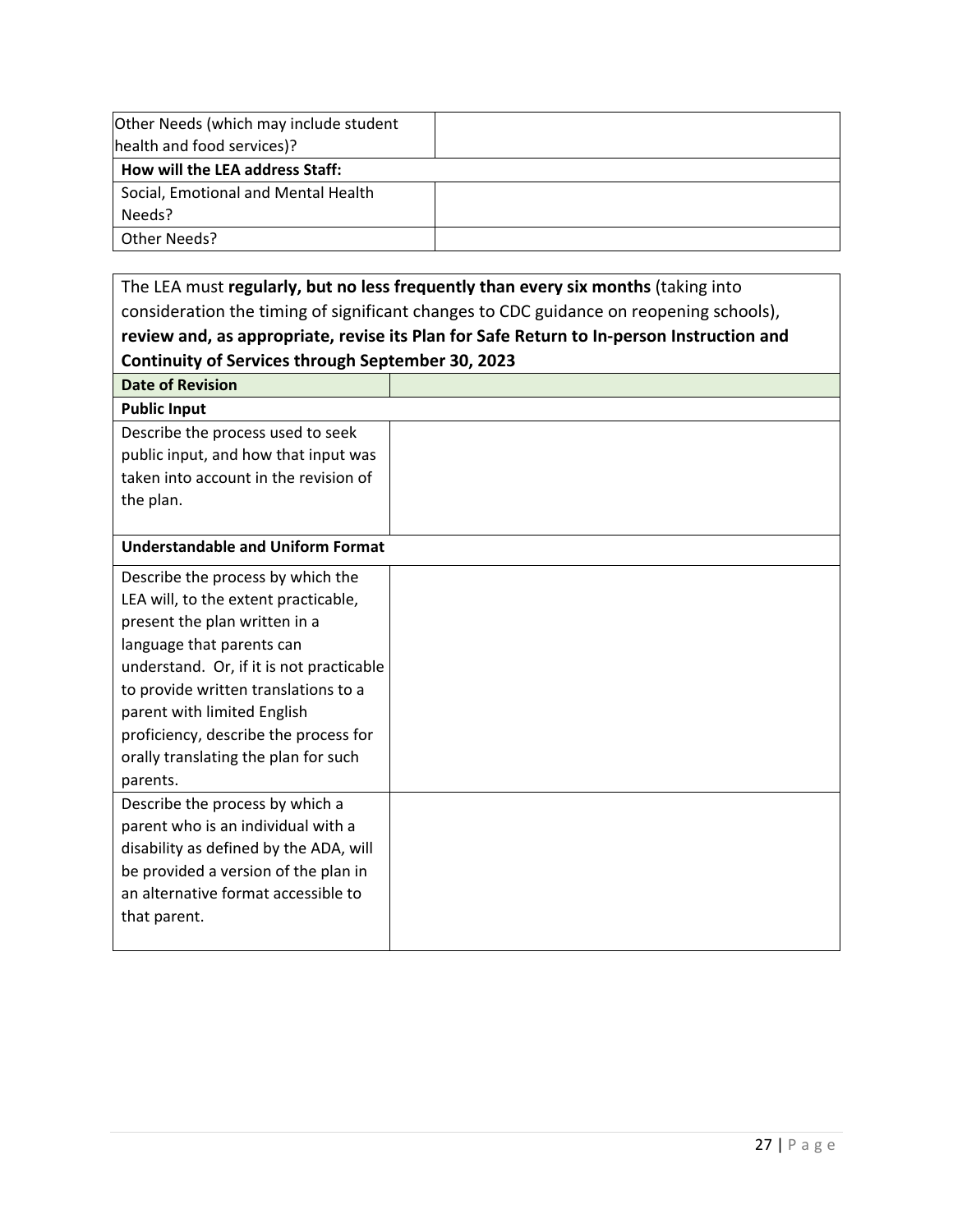# **[U.S. Department of Education Interim Final Rule \(IFR\)](https://www.govinfo.gov/content/pkg/FR-2021-04-22/pdf/2021-08359.pdf)**

## **LEA Plan for Safe Return to In-Person Instruction and Continuity of Services**

**An LEA must describe in its plan under section 2001(i)(1) of the ARP Act for the safe return to in-person instruction and continuity of services –**

- 1. How it will maintain the health and safety of students, educators, and other staff and the extent to which it has adopted policies, and a description of any such policies, on each of the following safety recommendations established by the CDC:
	- (A) Universal and correct wearing of masks.
	- (B) Modifying facilities to allow for physical distancing (e.g., use of cohorts/podding).
	- (C) Handwashing and respiratory etiquette.
	- (D) Cleaning and maintaining healthy facilities, including improving ventilation.
	- (E) Contact tracing in combination with isolation and quarantine, in collaboration with the State, local, territorial, or Tribal health departments.
	- (F) Diagnostic and screening testing.
	- (G) Efforts to provide vaccinations to school communities.
	- (H) Appropriate accommodations for children with disabilities with respect to health and safety policies.
	- (I) Coordination with State and local health officials.
- 2. How it will ensure continuity of services, including but not limited to services to address students' academic needs and students' and staff social, emotional, mental health, and other needs, which may include student health and food services.
- 3. During the period of the ARP ESSER award established in section 2001(a) of the ARP Act, an LEA must
	- a. regularly, but no less frequently than every six months (taking into consideration the timing of significant changes to CDC guidance on reopening schools), review and, as appropriate, revise its plan for the safe return to in- person instruction and continuity of services.
	- b. In determining whether revisions are necessary, and in making any revisions, the LEA must seek public input and take such input into account.
	- c. If at the time the LEA revises its plan the CDC has updated its guidance on reopening schools, the revised plan must address the extent to which the LEA has adopted policies, and describe any such policies, for each of the updated safety recommendations.
- 4. If an LEA developed a plan prior to enactment of the ARP Act that meets the statutory requirements of section  $2001(i)(1)$  and (2) of the ARP Act but does not address all the requirements in paragraph (a), the LEA must, pursuant to paragraph (b), revise and post its plan no later than six months after receiving its ARP ESSER funds to meet the requirements in paragraph (a).
- 5. An LEA's plan under section 2001(i)(1) of the ARP Act for the safe return to in-person instruction and continuity of services must be
	- a. In an understandable and uniform format;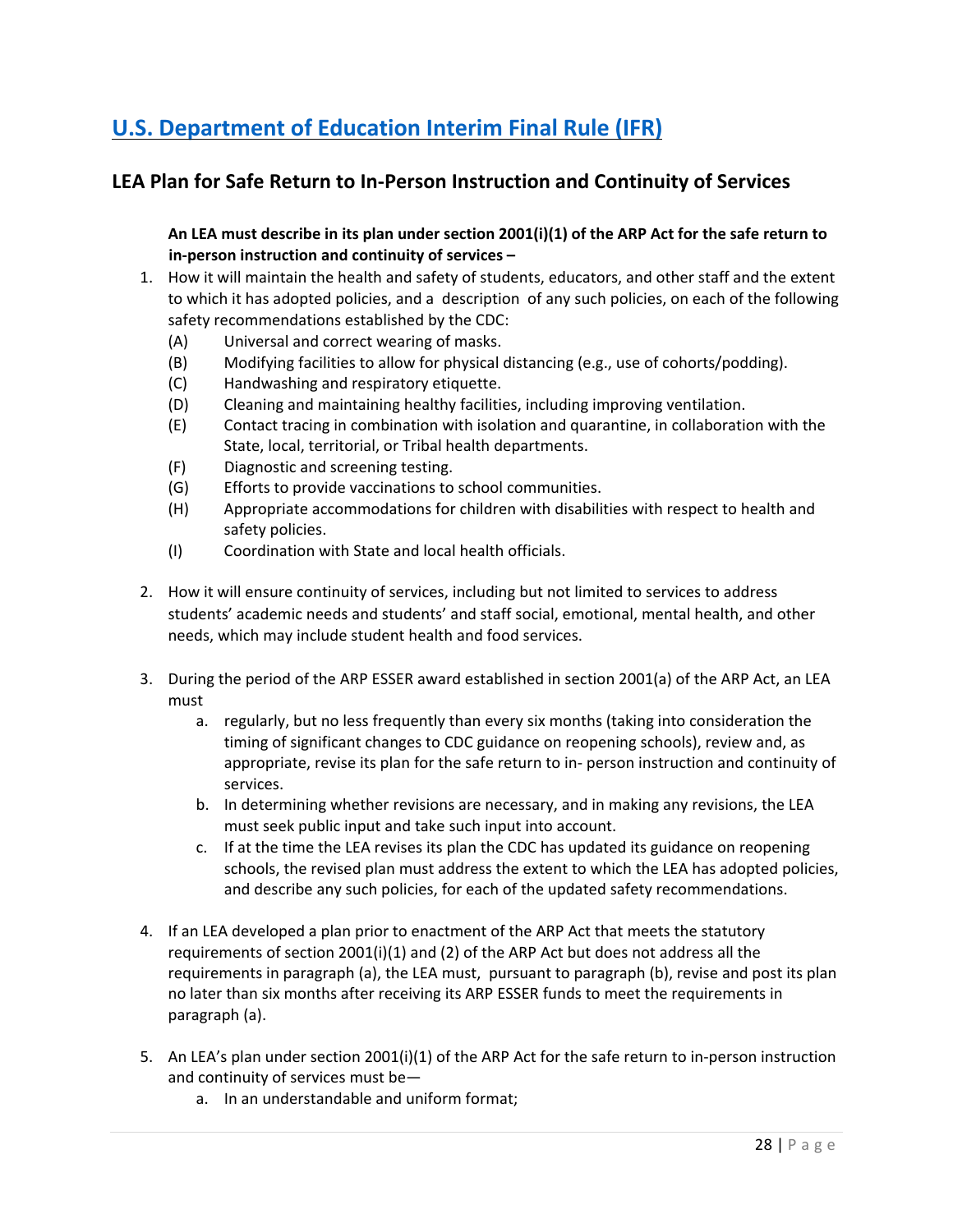- b. To the extent practicable, written in a language that parents can understand or, if it is not practicable to provide written translations to a parent with limited English proficiency, be orally translated for such parent; and
- c. Upon request by a parent who is an individual with a disability as defined by the ADA, provided in an alternative format accessible to that parent.

#### **The IFR and ARP statute, along with other helpful resources, are located here:**

April 2021 IFR: <https://www.govinfo.gov/content/pkg/FR-2021-04-22/pdf/2021-08359.pdf>

ARP Act text: <https://www.congress.gov/117/bills/hr1319/BILLS-117hr1319enr.pdf>

ED COVID-19 Handbook Volume I: <https://www2.ed.gov/documents/coronavirus/reopening.pdf>

ED COVID-19 Handbook Volume II:<https://www2.ed.gov/documents/coronavirus/reopening-2.pdf>

ESEA Evidence-Based Guidance: <https://oese.ed.gov/files/2020/07/guidanceuseseinvestment.pdf>

ED FAQs for ESSER and Governor's Emergency Education Relief (GEER): [https://oese.ed.gov/files/2021/05/ESSER.GEER\\_.FAQs\\_5.26.21\\_745AM\\_FINALb0cd6833f6f46e03ba2d97](https://oese.ed.gov/files/2021/05/ESSER.GEER_.FAQs_5.26.21_745AM_FINALb0cd6833f6f46e03ba2d97d30aff953260028045f9ef3b18ea602db4b32b1d99.pdf) [d30aff953260028045f9ef3b18ea602db4b32b1d99.pdf](https://oese.ed.gov/files/2021/05/ESSER.GEER_.FAQs_5.26.21_745AM_FINALb0cd6833f6f46e03ba2d97d30aff953260028045f9ef3b18ea602db4b32b1d99.pdf)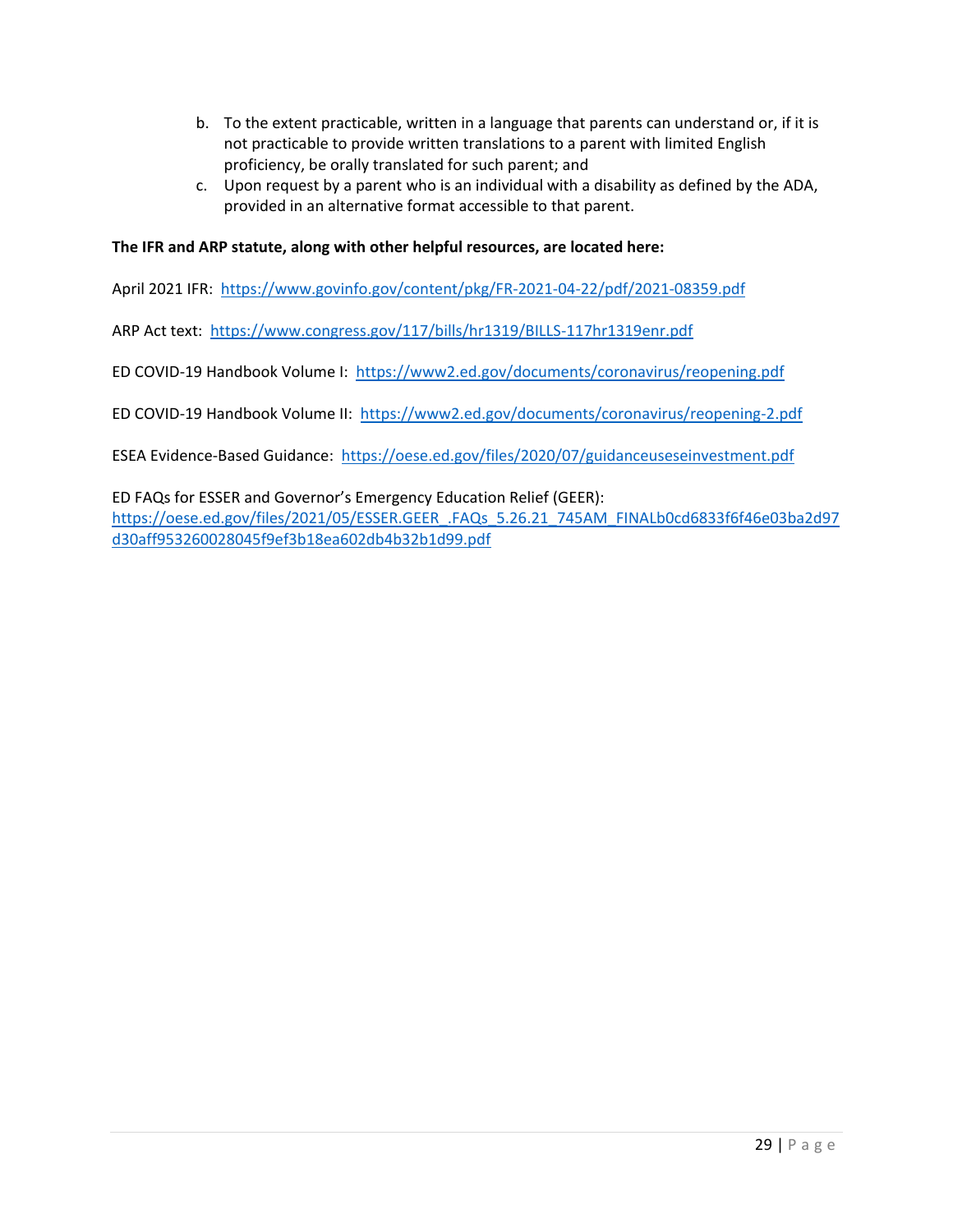# <span id="page-30-0"></span>Appendix 2 – Additional Math and Reading Strategies

Staffing: Consider your short-term options for having more staff in place to support with High Dosage tutoring aligned to MLSS and acceleration strategies to support during re-entry and beyond

- 1. Mathematics or Literacy interventionists to work with the lowest performing students either:
	- a. As supports during class time in an inclusion/team teaching model
	- b. To work with the lowest performing students outside the classroom in addition to the student's core instructional time
- 2. Mathematics or Literacy coaches to support educators in aligning instruction to student need, in implementing acceleration strategies, in job-embedded professional learning.
	- a. Use funding to provide coaches with training in specific coaching models (studentcentered coaching, cognitive coaching, etc.) to have consistency across the district

#### Programs:

- 1. Purchase high-quality instructional materials (e.g., Zearn Math, Illustrative Mathematics, Eureka Math) and ongoing professional learning that:
	- a. Provides the "how to" training to use the program
	- b. Provides continuous support to understand the content and pedagogy needed for successful implementation and instruction
- 2. Purchase high quality materials that can supplement core instruction or provide interventions (e.g., Zearn math which can be used as core or supplemental material)
- 3. Consider purchasing supplemental materials needed to support high dosage tutoring (e.g., a phonics-based program to be used to support in small group tutoring)
- 4. Districts/Charters may be interested in the list at the following link: [Copy of ESSR -](https://docs.google.com/spreadsheets/d/1dBdpySWmm6Oj6HV9j-raknd_QQ6OcWt8UWC6wxpYvUY/edit#gid=578599435) Math and [Literacy Programs -](https://docs.google.com/spreadsheets/d/1dBdpySWmm6Oj6HV9j-raknd_QQ6OcWt8UWC6wxpYvUY/edit#gid=578599435) Google Sheets

This is not an exhaustive list and LEAs/Charters should vet information to ensure it aligns with student needs. As such, instructional materials listed are not necessarily endorsed by the PED. For more information regarding this list please contact: [kim.king@state.nm.us](mailto:kim.king@state.nm.us)

5. For more information regarding High Quality Instructional Materials (HQIM) including a list of adopted materials please see the following link:

<https://webnew.ped.state.nm.us/bureaus/instructional-materials/>

#### Families:

1. Hold family math or literacy-based events (or a series of events) which supports ongoing family engagement in learning. Purchase all the materials to support parents in learning to use support materials, math games, etc. They can learn at school and then provide kits "to go" that families can continue to use at home.

For more information contact:

Math: [yanira.vazquez@state.nm.us](mailto:yanira.vazquez@state.nm.us)

Language Arts[: severo.martinez@state.nm.us](mailto:severo.martinez@state.nm.us)